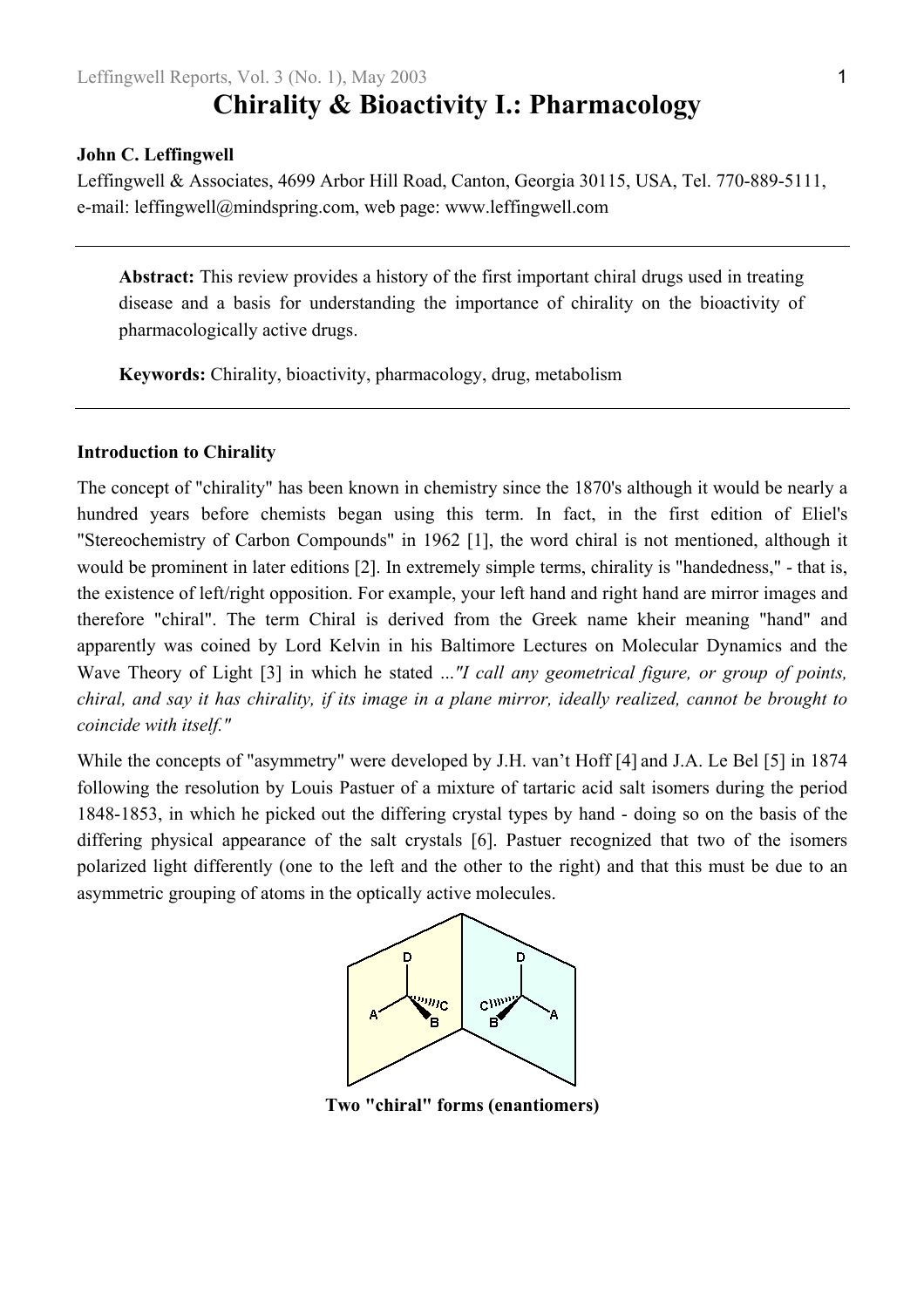Following Kekule's recognition in 1858 that carbon has a valence of 4 [\[7\]](#page-26-5), vant' Hoff and Le Bel independently recognized that when four different groups are attached to a carbon atom, arrayed at the corners of a tetrahedron, then the arrangements can be in two different forms, as depicted schematically above

.As the number of carbons with asymmetry (chirality) increase in a molecule the number of possible optical isomer pairs (enantiomers) also increases. With one asymmetric carbon, 2 isomers (one pair of enantiomers)...with two asymmetric carbons, 4 isomers (two pairs of enantiomers), with three asymmetric carbons, 8 isomers (four pairs of enantiomers) ...that is, the number of stereoisomers is  $2<sup>n</sup>$ , where  $n =$  number of asymmetric atoms. Note that in recent years the term asymmetric is sometimes referred to as "stereogenic".

In the early days, chemists often assigned trivial names to differentiate isomers, and enantiomers generally were specified by  $d-$  = dextrorotary and  $l-$  = leavorotary based on which direction the molecules polarized light (not to be confused with the "capital" L- and D- prefixes used for carbohydrates and amino acids, i.e. Fischer Projection Formulas). But Cahn, Ingold and Prelog [[8\]](#page-26-6) devised a system based on assigning sequence rules based on decreasing atomic number (and respective rate of substitution for atoms of the same atomic number) for projection formulas that allows the **absolute configuration** assignments of **R** (for rectus, Latin for right) and **S** (for sinister, Latin for left). These rules are incorporated in the chirality monitor of Accelrys DS Viewer and DS ViewerLite software (the latter being freeware). Very occasionally, DS Viewer provides incorrect assignments (for example, with the enantiomers of gamma-dihydroionone, gamma-damascone & gamma-ionone). However, Cambridgesoft's ChemDraw Ultra appears to provide essentially 100% correct C-I-P (R-, S-) assignments. Thus, even without knowing the Cahn, Ingold and Prelog sequence rules, chemist's today can rapidly establish the R/S configuration at each asymmetric atom for a given molecular structure (of known absolute configuration) in just a few minutes.

#### **Chirality & Bioactivity**

Most chemists are familiar with the role of chirality on odorants such as (4S)-(+)-carvone, which has a distinct caraway odor, as compared to (4R)-(-)-carvone which has a characteristically sweet spearmint odor [[9\]](#page-26-7).



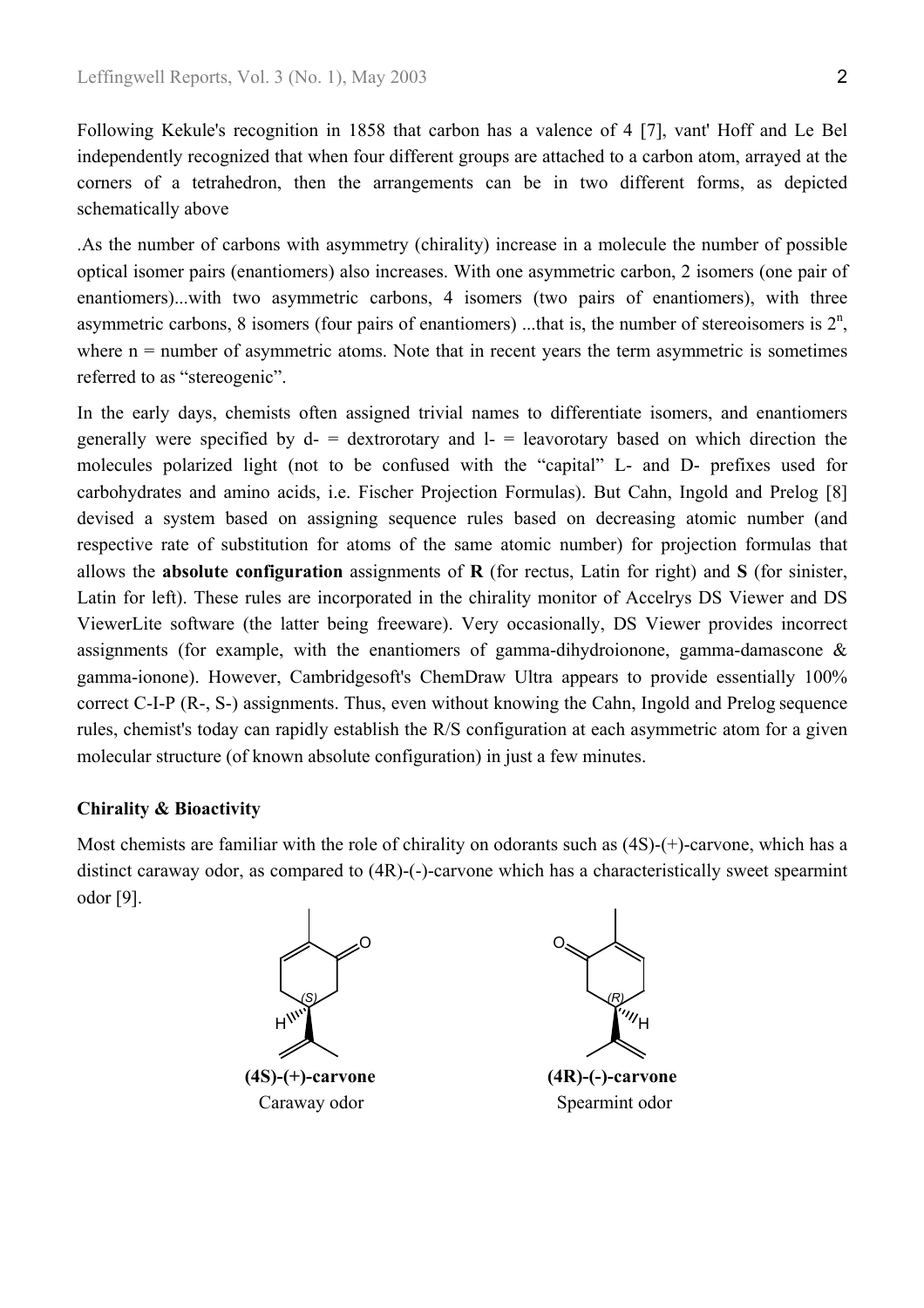These two odorants possess different odors due to the role of chirality on bioactivity, in this case a different 3-D fit on an odor receptor and/or on different odor receptors. Although the role of chirality in odor perception is still a rather modern area of interest, it should be noted that more than 285 enantiomeric pairs (570 enantiomers) are known to exhibit either differing odors or odor intensities [\[10\]](#page-26-8).

While the subject of this paper is about the enantioselective bioactivity of pharmacologically active enantiomers it should be recognized that the same principals are important for herbicides and pesticides containing chiral stereogenic centers.



For example, the  $(R)-(+)$ -enantiomer of the herbicide dichlorprop (as well as the  $(R)-(+)$ -enantiomers of all the phenoxypropionic acid herbicides) is the active enantiomer in killing the weeds, while the (S)-(-)-enantiomer is inactive as an herbicide. In order to reduce the amount of herbicides used and avoid the possibility of the unnecessary enantiomer causing possible adverse impact, several European countries have recently decreed that only the (R)-enantiomers will be used for phenoxypropionic acid herbicides [[11\]](#page-26-9).

Similarly, in the case of insect pheromones chirality can influence the degree of attractiveness of the semiochemical.



# **(3S,4R)-Faranal**

Thus, (3*S*,4*R*)-Faranal is the only bioactive enantiomer (of four stereoisomers) of the trail following pheromone of the pharaoh's ant *(Monomorium pharaonis)* [\[12\]](#page-26-10).

Further, chirality can effect plant growth regulation. In the case of Methyl jasmonate we find a unique example of a chiral compound that is (1.) a plant growth regulator, (2.) a valuable fragrance material (whose stereoisomers have remarkably different odor intensities), (3.) an insect semiochemical that has pheromone activity in certain species and induces plant stress volatiles in plants for defence against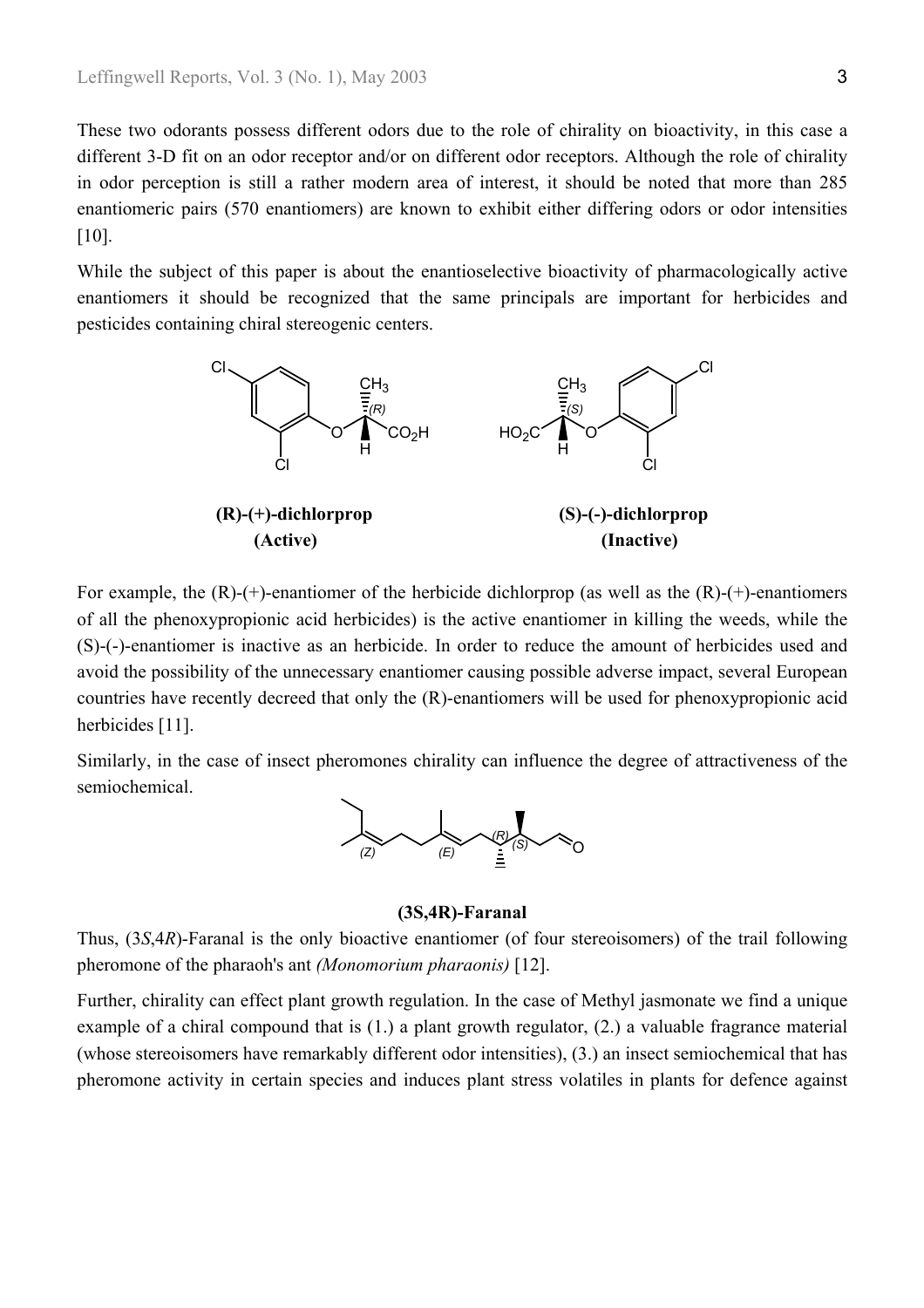herbivores and (4.) has recently been found to possess promising pharmaceutical activity against cancer cells.

As an odorant, methyl jasmonate and its dihydro derivative (methyl dihydrojasmonate) are important components in fine fragrances. The following table provides the odor descriptions and threshold values [\[13\]](#page-26-11).







**1R,2R-(-)-Z-methyl jasmonate 1S,2S-(+)-Z-methyl jasmonate** 



**1R,2S-(+)-Z-methyl epijasmonate 1S,2R-(-)-Z-methyl epijasmonate** 

# **Configuration Odor Description Odor Threshold (in PPB)**

| <b>Methyl jasmonates</b>        |                                             |            |
|---------------------------------|---------------------------------------------|------------|
| $1R, 2R$ - $(-)$ -              | Weak odor                                   | $>70*$     |
| $1S,2S-(+)$ -                   | Odorless                                    | Odorless   |
| $1S, 2R$ - $(-)$ -epi-          | Odorless                                    | Odorless   |
| $1R,2S-(+)$ -epi-               | Strong odor; floral, true jasmin-like       | $3*$       |
| <b>Methyl dihydrojasmonates</b> |                                             |            |
| $1R, 2R$ - $(-)$ -              | Floral, sweet, jasminelike                  | $240**$    |
| $1S,2S-(+)$ -                   | Floral, fatty, cis-jasmone, hay character,  | 15,360**   |
|                                 | tea note, slightly lemon peellike (weak)    |            |
| $1S, 2R$ - $(-)$ -epi-          | Herbal, fatty, tea-like, tobacco,           | $12,500**$ |
|                                 | $\beta$ -damascone, <i>cis</i> -jasmone     |            |
| $1R,2S-(+)$ -epi-               | Intensely floral, jasminelike, bright, cis- | $15**$     |
|                                 | jasmone, slightly fatty, woody,             |            |
|                                 | $\beta$ -iononelike, extremely long lasting |            |

**\_\_\_\_\_\_\_\_\_\_\_\_\_\_\_\_\_\_\_\_\_\_\_\_\_\_\_\_\_\_\_\_\_\_\_\_\_\_\_\_\_\_\_\_\_\_\_\_\_\_\_\_\_\_\_\_\_\_\_\_\_\_\_\_\_\_\_\_\_** 

\* detection threshold

\*\*recognition threshold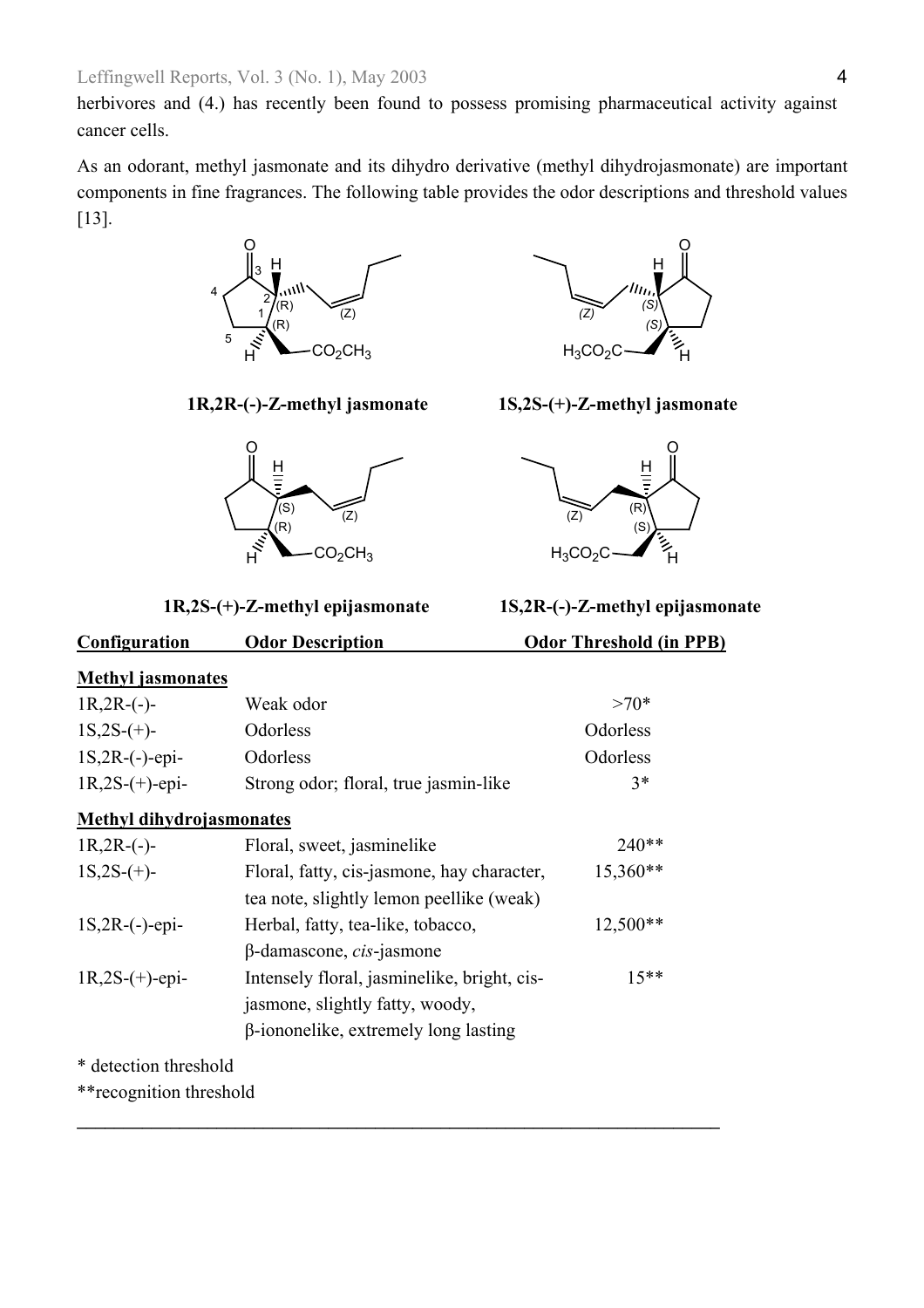Methyl jasmonate (and jasmonic acid) also act as regulators of important biological functions in many plants. For example, they induce the growth of potatoes (*Solanum tuberosum*) [[14\]](#page-26-12), control the synthesis of certain proteins (jasmonate-induced proteins) [[15\]](#page-26-13) as well as the emission of ethylene and act as growth regulators (phytohormones) [[16\]](#page-26-14). Furthermore, methyl jasmonate and jasmonic acid take part in producing stress signals in the defense of plants against herbivores [\[17\]](#page-26-8). Methyl jasmonate has also been identified as a component of the sexual pheromone of the male oriental fruit moth (*Grapholitha molesta*) [\[18\]](#page-26-15). In all these cases, the stereoisomers of methyl jasmonate exhibit different activities, with *cis*-(1*R*,2*S*)-methyl epijasmonate generally being considered the most active one [[19\]](#page-26-16). Recently, Holbrook, et. al. have shown that the 1R stereocenter is critical to enhanced bioactivity [[20\]](#page-26-17). Similarly, the 1R configuration has been shown to have importance in the production of anti-cancer drug taxol from cell cultures from the yew tree [\[21\]](#page-26-18).

Methyl jasmonate (and jasmonic acid) have also been found to induce death in lymphoblastic leukemia cells and cause suppression of cell proliferation in other human cancer cells [\[22\]](#page-26-19).

# **Chirality in Pharmacology**

In pharmacology, chirality is an important factor in drug efficacy. About 56% of the drugs currently in use are chiral compounds, and about 88% of these chiral synthetic drugs are used therapeutically as racemates. Unfortunately, there are many racemic drugs where the stereospecificity of the metabolism and/or the pharmacodynamic effects of the enantiomers is not known [[23\]](#page-26-20).

Prior to Ariens' critical review of "sophisticated nonsense in pharmacokinetics and clinical pharmacology", published in 1984, neglect of stereochemistry in drug development was widespread and only in the last decade or so has it achieved a prominent place in drug design [\[24\]](#page-26-21).

## **Quinine & Other Cinchona Alkaloids**

One of the earliest known uses of a chiral compound to cure a disease is the case of Quinine (vis-à-vis Cinchona alkaloids).

The use of Cinchona alkaloids is often attributed to the Countess Anna of Chinchón, wife of the Viceroy of Peru; who reputedly was cured of an ague (malarial fever) by Cinchona bark sometime in the late 1620's or early 1630's [\[25\]](#page-26-22). More likely it was her husband, the Viceroy, who suffered from the fever and the cure was based on a Peruvian Indian folk medicine that used the bark as a remedy to suppress shivering and fever conditions.

During the 1630's, cinchona bark was introduced into Europe by returning missionary Jesuits. An important ecclesiastical figure, Cardinal de Lugo, who taught at the Collegium Romanum in Rome was impressed by his preliminary trials of its efficacy and reportedly purchased large amounts of it at his own expense. The bark was distributed to patients at the Hospital of Santo Spirito by the Cardinal and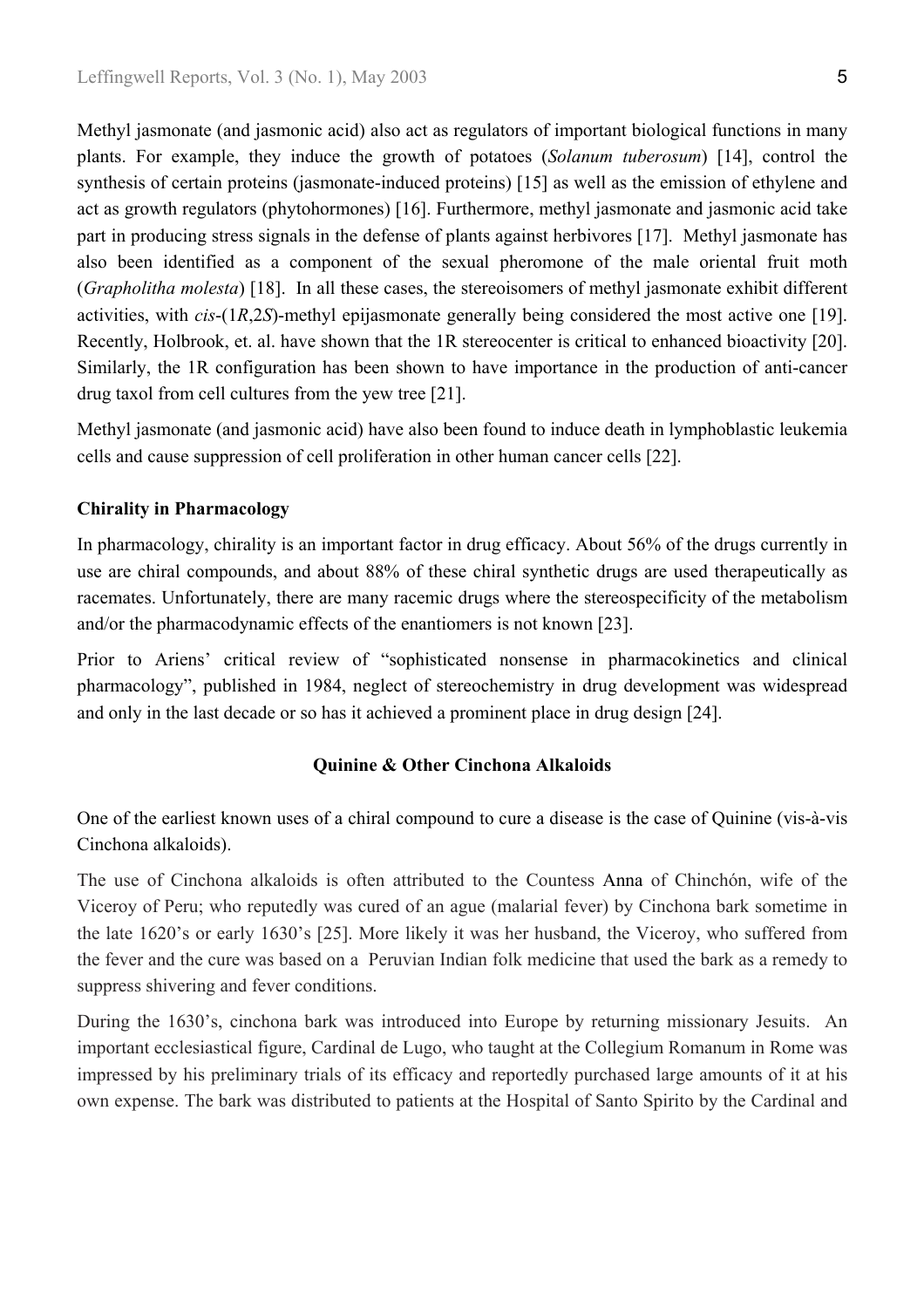Pietro Paolo Puccerini, keeper of the apothecary's shop at the Collegium Romanum, and they treated hundreds of patients a year and reported the bark to be very successful, in particular for malaria [\[26\]](#page-26-5).

In 1735, the French Government sent an expedition to South America led by Condamine, ostensibly for geographical exploration, but, in fact, a major purpose was to find the miraculous "fever tree". Condamine found the tree in Peru and on his return to France wrote a treatise "Sur l'arbre du Quinquina" and he provided illustrations and plant samples to Linnaeus, who in 1742 renamed the plant as "Cinchona" (a slight misspelling of Chinchón)[26].

By 1790 the Spanish, realizing the barks importance, set up a monopoly to improve quality and, perhaps more importantly, to control supplies. For the next hundred years, South America would be the main source of supply.

In 1820, the French chemist's, Pierre Pelletier and Joseph Caventou successfully isolated two of the active alkaloids, quinine and cinchonine, and production of a number of the pure alkaloids from Cinchona species soon followed (including quinidine and cinchonidine). Commercial production of Quinine began in 1821. Of course, at the time, the chemical structures of the Cinchona alkaloids had not been determined. Nevertheless, numerous attempts to synthesize quinine would consume chemists for many years. It was not until 1944, that a "formal" synthesis of quinine would be realized by Robert Woodward and William Doering [[27\]](#page-26-23). And it would not be until 2001 that a complete stereoselective synthesis would be achieved by Gilbert Stork, et. al. [\[28\]](#page-26-24).

By the 1800's the French, British and Dutch all had colonies in malaria infested areas. The lack of sufficient quinine (or cinchona bark) prompted all of these powers to attempt to develop cinchona plantations in areas other than South America. While the French had little success, the efforts of the English, in a strange twist of fate, would eventually lead to the Dutch controlling the Cinchona trade. Clements Markham and Robert Cross were sent to the Eastern Andes by the British in 1860 to obtain plants and seeds with the purpose of transplanting them and developing Cinchona plantations in India and Ceylon. By 1866, these plantations had been established and were able to supply Britain with adequate amounts of bark (and hence quinine) for a period of time [26].

Between 1844 to 1865, Charles Ledger and Manuel Incra Mamani collected bark and seeds in the Andes on the Peruvian/Bolivian border. Eventually (in 1865) they identified a species (subsequently named *Cinchona ledgeriana*) that was found to contain as much as ten per cent of the alkaloids by weight (which was almost double that of other species). While the British Government showed little interest, the Dutch bought a pound of the seeds for 100 guilders (about £20). When planted in Java by the Dutch, and by careful cultivation and experimentation, the yield from the bark of C. ledgeriana was doubled when compared with the wild variety in Peru and Bolivia. This has since been the basis of the world's supply of quinine [26].

The story does not end here. During World War II, allied troops no longer had access to Cinchona supplies and an immense effort was undertaken to develop alternatives to quinine for treatment of malaria. Chloroquine (N<sup>4</sup>-(7-Chloro-4-quinolinyl)-N<sup>1</sup>,N<sup>1</sup>-diethyl-1,4-pentanediamine) is a synthetic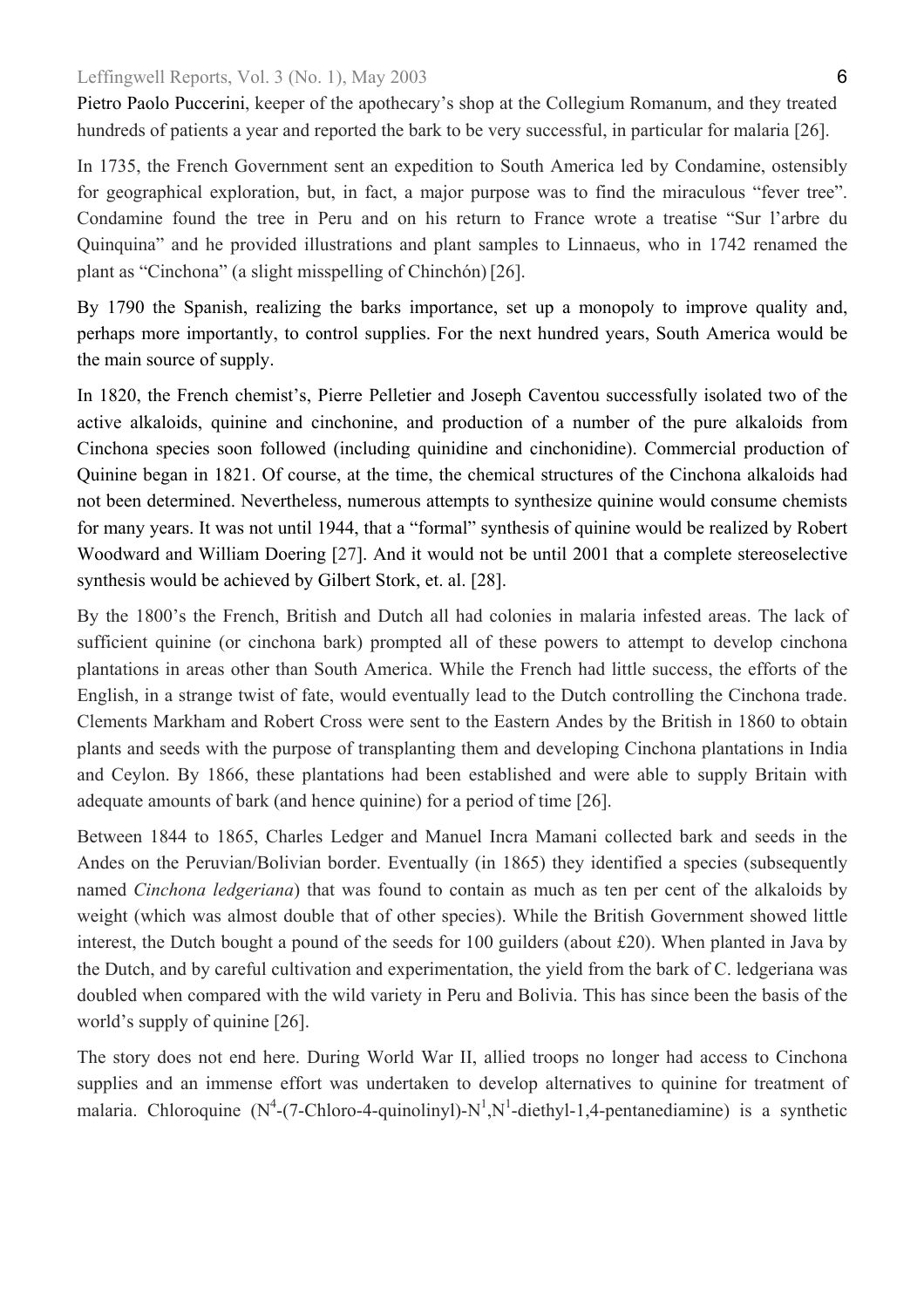anti-malarial introduced in the 1940's. In conjunction with the use of DDT, chloroquine nearly eradicated malaria in some parts of the world by the mid 1950's. But, with increasing use, the *Plasmodium* protozoa's responsible for malaria developed resistance to this and a number of other antimalarials (includine quinine) and since 1960 malaria has been on the rise. Another synthetic antimalarial, mepacrine (or Atebrin), developed in the 1930s, was one of the main prophylactic agents used by the Allied forces during the World War II [[29\]](#page-26-8).

Of recent interest as an anti-malarial is *Artemesia annua*, called qinghao in Chinese, which is a widely growing weed in South China. For centuries the dried plant had been used for treating fevers, including malarial fever. In the 1970s, Chinese chemists extracted the active principle from *Artemesia annua*, which is now called artemisinin and found it to be an excellent anti-malarial drug. Subsequent small changes in the chemical structure have produced several other highly effective anti-malarial drugs [\[30\]](#page-26-25).

The following chemical structures are the four major alkaloids of Cinchona:



While (-)-Quinine and (+)-Quinidine are diastereomers, they are not enantiomers, as is also the case with (-)-cinchonidine and (+)-cinchonine. Of these four alkaloids, (-)-Quinine, (-)-cinchonidine and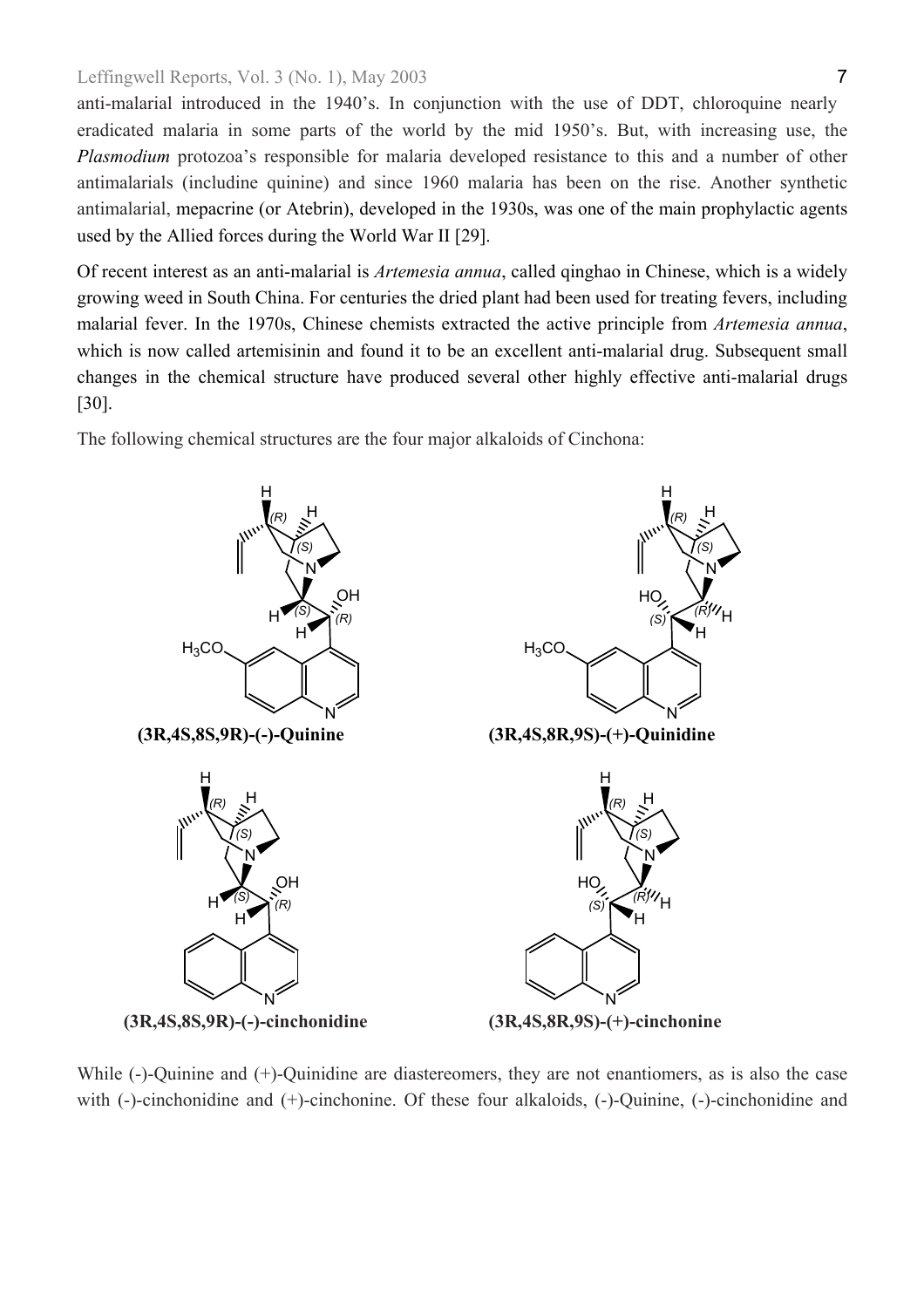(+)-cinchonine are all antimalarials. While (+)-Quinidine also possesses anti-malarial properties, it is normally prescribed as an antiarrhythmic to regulate heartbeat. As to the pharmacological properties of the enantiomers of these important chiral pharmaceuticals…these are presently unknown due to the difficulty in synthesis.

Enjoy!! Cinchona extracts and quinine are also used in tonic waters, which were popularized in the British colonies as both a malaria prophylactic and for enjoyment in the form of a "Gin & Tonic". With a twist of lime this also prevented scurvy (see Vitamin C below). Tonic water is now one of the largest industrial uses of quinine [\[31\]](#page-26-26).

As a last comment**,** (+)-Quinidine is sometimes referred to in the scientific literature as a quasienantiomer of (-)-quinine. This is popular semantics that should be rejected as having absolutely no scientific basis. There is no such entity as a quasi-enantiomer! It can be called a stereoisomer or diastereomer but never the "non-entity" quasi-enantiomer.

# **Vitamin C (Ascorbic acid)**

Another early use of a chiral compound to cure a disease is the case of Vitamin C (albeit from foodstuffs).

In 1746, James Lind, a British naval surgeon on the H.M.S. Salisbury, conducted a controlled test on 12 seamen suffering the debilitating effects of scurvy. He divided them into six pairs giving each group different supplements to their basic diet. Two men received a quart of cider a day, and two others were given an Elixir of vitriol (made by combining 3 3/4 fluid ounces of sulphuric acid, 1 5/8 fluid ounces of tincture of ginger, and alcohol in sufficient quantity to. make 33 3/4 fluid ounces [[32\]](#page-26-27)) three times a day. One pair was treated with seawater, and another was fed with a combination of garlic, mustard and horseradish. Two men were given spoonfuls of vinegar, and the last two were given two oranges and one lemon every day. Four out of the six groups reported no change, the men given cider reported only a slight improvement, but the two seamen fed citrus fruits experienced a remarkable recovery. While there was nothing new about his discovery (the benefits of lime juice had been known for centuries), Lind had established the benefit of citrus fruits in combating scurvy [[33\]](#page-26-28). By 1795, the Royal navy had mandated the use of lime juice or other citrus fruits as a scurvy preventative.

In 1928**,** Albert Szent-Györgyi isolated a reducing substance from the adrenal gland (and various plants) of molecular formula  $C_6H_8O_6$  which he named hexuronic acid. In the autumn of 1931 experiments showed unmistakably that hexuronic acid was powerfully anti-scorbutic, and that the antiscorbutic acitvity of plant juices corresponded to their hexuronic acid content. At about the same time King and Waugh [[34\]](#page-26-29) also reported crystals obtained from lemon juice, which were actively antiscorbutic and resembled hexuronic acid. Szent-Györgyi and Norman Haworth subsequently renamed hexuronic acid as Ascorbic acid [[35\]](#page-26-30). The main features of the constitution of ascorbic acid and its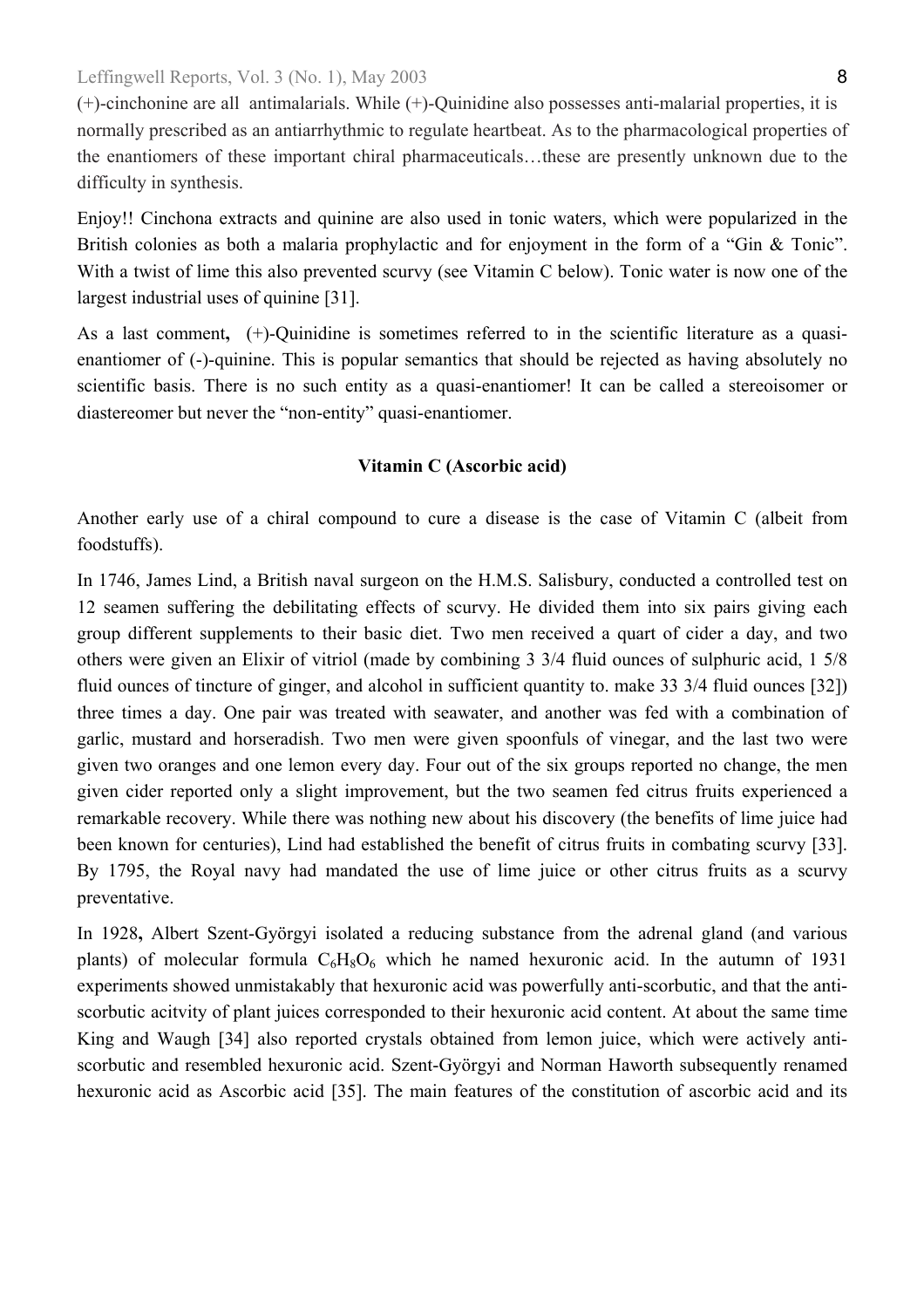formula as a lactone of 2-keto*-l-*gulonic acid, capable of reacting in various tautomeric forms, was first announced from the University of Birmingham, early in 1933 by Norman Haworth [[36\]](#page-26-5).

Tadeus Reichstein, in Switzerland, as well as Haworth's group independently at about the same time achieved syntheses of Vitamin C [[37\]](#page-26-31).

Of the four possible stereoisomeric forms of ascorbic acid only the form identical to natural Vitamin C, (+)-ascorbic acid, has the same anti-ascorbutic activity [\[38\]](#page-26-32), although all of the diastereomers show the same strong anti-oxidant properties.

Differing biological effects of ascorbic acid enantiomers and diastereomers have also been shown on the growth of human leukemia cells [[39\]](#page-26-33).



**A diastereomer of (+)-Ascorbic acid** 

As (+)-Ascorbic acid and (-)-Erythorbic acid are often labeled as L-ascorbic acid and D-erythorbic acid, respectively, there is often a misconception that these two items are enantiomers. These are not enantiomers, but are diastereomers as the structures are not mirror images.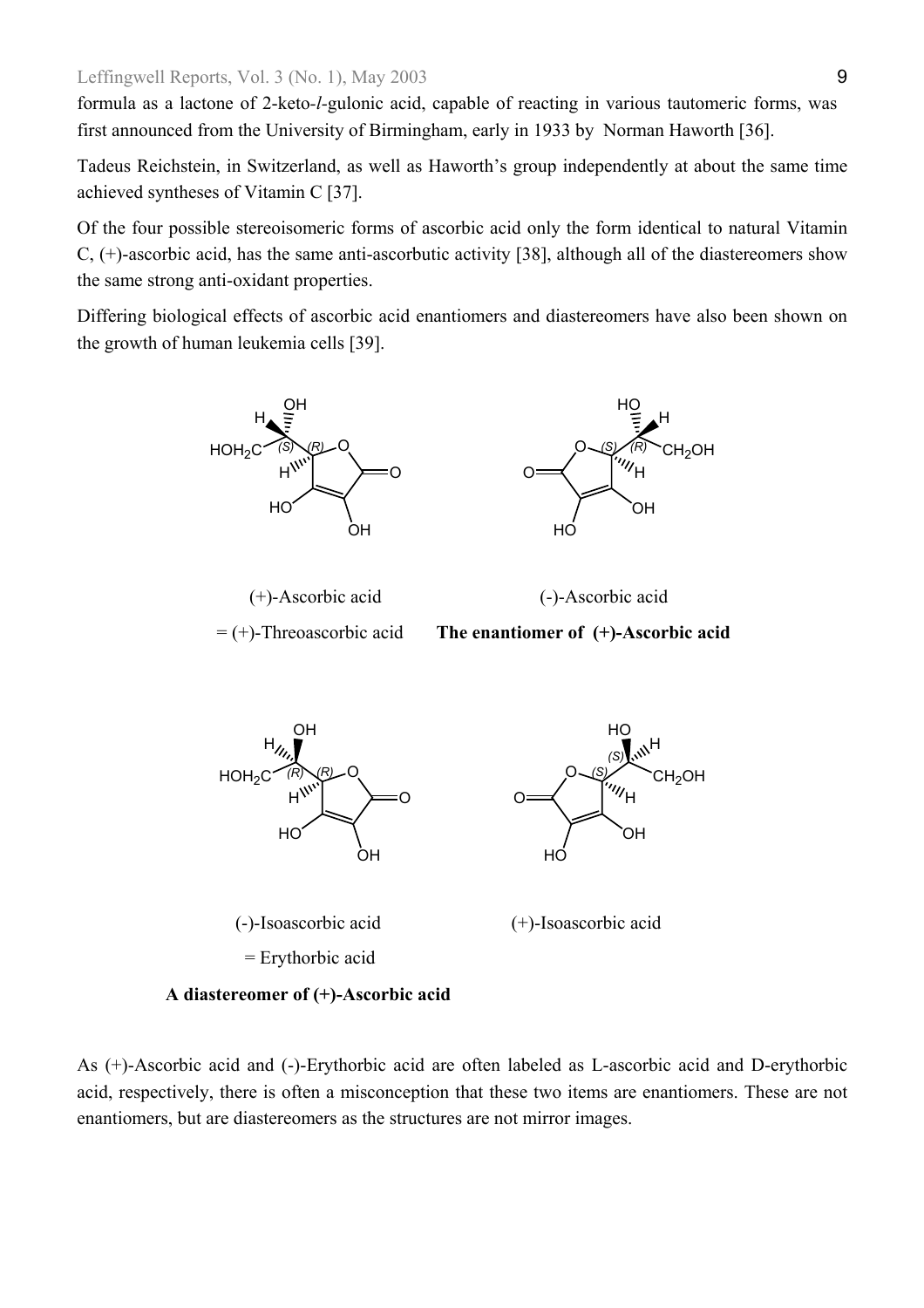While (+)-Ascorbic acid is utilized as a bioactive vitamin nutrient, both (+)-Ascorbic acid and (-)- Erythorbic acid are also commercially important as antioxidant preservatives (e.g., to protect the flavor profile of citrus soft drinks such as orange soda). (-)-Erythorbic acid exhibits only 5% of the antiascorbutic activity compared to (+)-Ascorbic acid.



The use of thalidomide (which was marketed as the racemate) led to a tragedy in the 1960s in Europe. The sedative-hypnotic drug thalidomide exhibited irreversible neurotoxicity and teratological (mutagenic) effects in which babies were born deformed. The drug was prescribed to pregnant women to counter morning sickness. Studies later suggested that these effects were caused by the Senantiomer and that the R-enantiomer contained the desired therapeutic activity. More recently, studies have concluded that both enantiomers of thalidomide are unstable and spontaneously epimerize to form the racemate in-vivo in humans [\[40\]](#page-26-34)**.** Metabolic elimination of thalidomide is mainly by pH-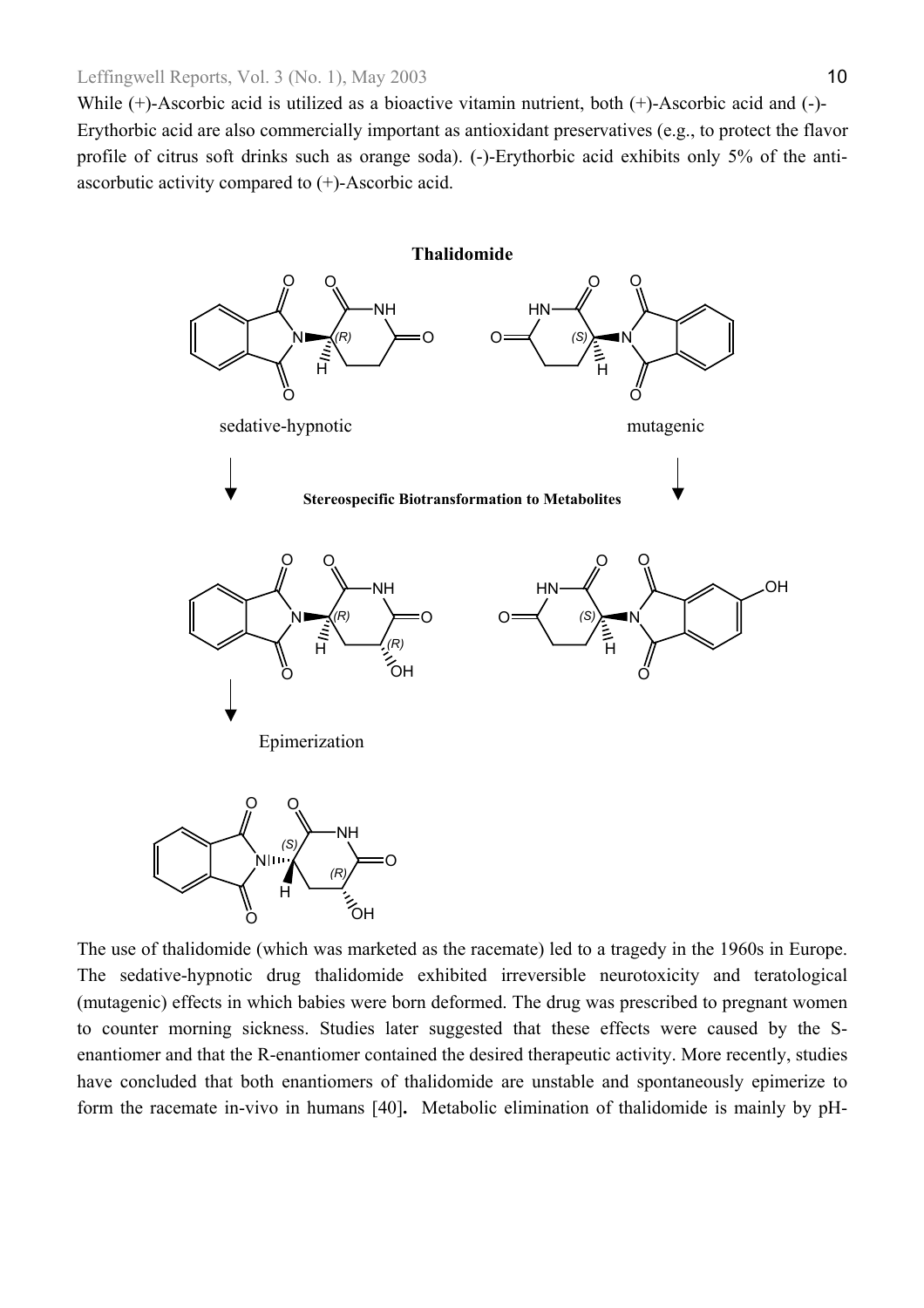dependent spontaneous hydrolysis in all body fluids with an apparent mean clearance of 10 l/h for the (R)- and 21 l/h for the (S)-enantiomer in adult subjects. Blood concentrations of the (R)-enantiomer are consequently higher than those of the (S)-enantiomer at pseudoequilibrium. The metabolites in humans has been studied both from incubation of thalidomide with human liver homogenates and invivo in healthy volunteers. The in-vitro studies demonstrated the hydrolysis products 5-hydroxythalidomide and 5'-hydroxy-thalidomide while in-vivo only the 5'-hydroxy metabolite was found, in low concentrations, in plasma samples from eight healthy male volunteers who had received thalidomide orally. The hydrolysis of the two thalidomide enantiomers by in-vitro incubation was shown by Meyring, et. al., to be stereospecific. The chiral center of the thalidomide enatiomers is unaffected by the stereoselective biotransformation process. (3'R,5'R)-trans-5'-hydroxythalidomide is the main metabolite of (R)-thalidomide, which epimerizes spontaneously to give the more stable (3'S,5'R)-cis isomer. On the contrary, (S)-thalidomide is preferentially metabolized by hydroxylation in the phthalimide moiety, resulting in the formation of (S)-5-hydroxythalidomide [[41\]](#page-26-35).

Although Thalidomide is tainted from its past history, it (and analogs) have recently been a subject of numerous studies. In 1998 the U.S. Food and Drug Administration approved thalidomide for use in treating leprosy symptoms and studies indicate some promising results for use in treating symptoms associated with AIDS, Behchet disease, lupus, Sjogren syndrome, rheumatoid arthritis, inflammatory bowel disease, macular degeneration, and some cancers [[42\]](#page-26-36).

#### **Albuterol**



**(R)-albuterol** 

Albuterol is the racemate of 4-[2-(tert-butylamino)-1-hydroxyethyl]-2-(hydroxymethyl)phenol. and is the leading bronchodilator, an adrenoceptor agonist that can increase bronchial airway diameter without increasing heart rate. The bronchodilator activity resides in  $(R)$ -albuterol. (S)-Albuterol, however, is not inert, as it indirectly antagonizes the benefits of  $(R)$ -albuterol and may have proinflammatory effects. There are pharmacokinetic differences between the enantiomers with (S) albuterol being cleared more slowly. The (S)-enantiomer tends to accumulate in preference to the therapeutically effective (R)-enantiomer. These pharmacokinetic and pharmacodynamic differences provided the basis for the chiral switch patent of albuterol to levalbuterol, (R)-albuterol), which has the same bronchodilator activity as racemic albuterol, but has a superior side-effect profile [\[43,44\]](#page-26-37).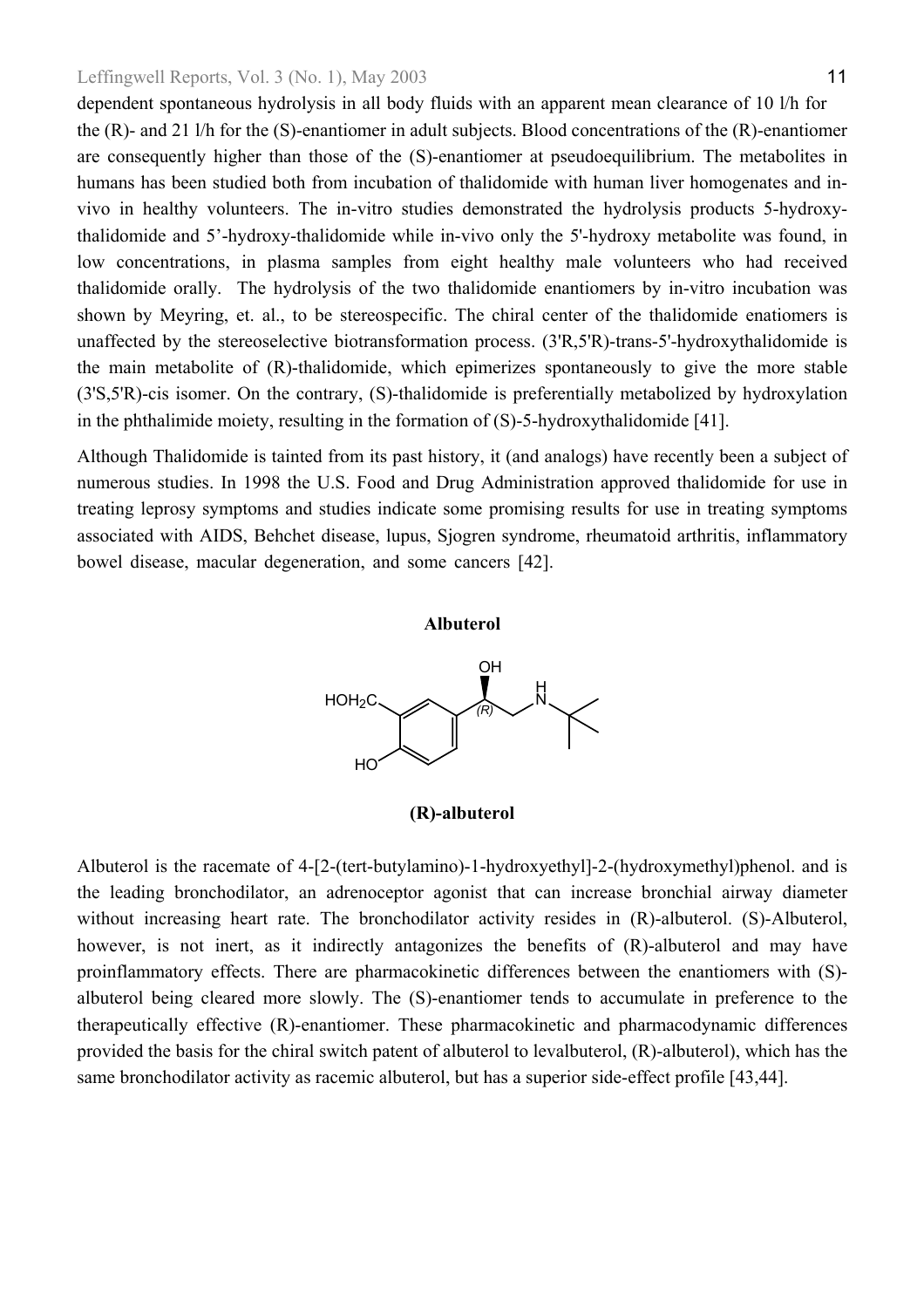

Both (S)-Ibruprofen and (S)-Ketoprofen are the chiral switch drugs of the popular racemates.

The most numerous class of non-steroidal anti-inflammatory drugs that are in use currently is the 2 arylpropionic acids or 'profens'. These are used widely for the treatment of inflammatory diseases, such as rheumatoid arthritis, as both analgesics and antipyretics. However the racemates are responsible for many adverse reactions reported each year. These adverse reactions affect a range of organs, including the gastrointestinal tract, kidney, bone marrow, respiratory system and liver systems. However, the activities of the two enantiomers of Ibuprofen and ketoprofen are essentially indistinguishable *in vivo*, owing to a unidirectional metabolic bioconversion of the (R)-enantiomers to the (*S*)-enantiomers. The combination of the stereospecificity of action, together with the configurational inversion reaction provided drug companies a rationale for the use of the (*S*) enantiomers of these drugs in therapy, as this reduces the total dose and reduces the toxicity that is associated with the (R)-enantiomer by removing the rate (and extent) of inversion as a source of variation in metabolism and pharmacological effects.

In the ketoprofen case,  $(S)-(+)$ -ketoprofen (dexketoprofen) is several times more potent than the racemate. The presentation of dexketoprofen as the tromethamine salt provides three advantages: effective analgesia at lower doses, rapid onset, and reduced gastric irritation and improved tolerability (due to the novel salt form)

Similarly, racemic ibuprofen undergoes rapid and substantial epimeric inversion (about 50-60%), so that the metabolic exposure is principally to (*S*)-ibuprofen (dexibuprofen), with little (*R*)-ibuprofen being present. The (*S*)-ibuprofen that is present is derived from both the 50% of the racemate that is in that form and chiral epimerization of the (R)-enantiomer. While Racemic ibuprofen and (*S*)-ibuprofen are often viewed as being bioequivalent', the use of (*S*)-ibuprofen gives faster onset of action and reduces variability in epimeric inversion as a source of variability in pharmacological response [43].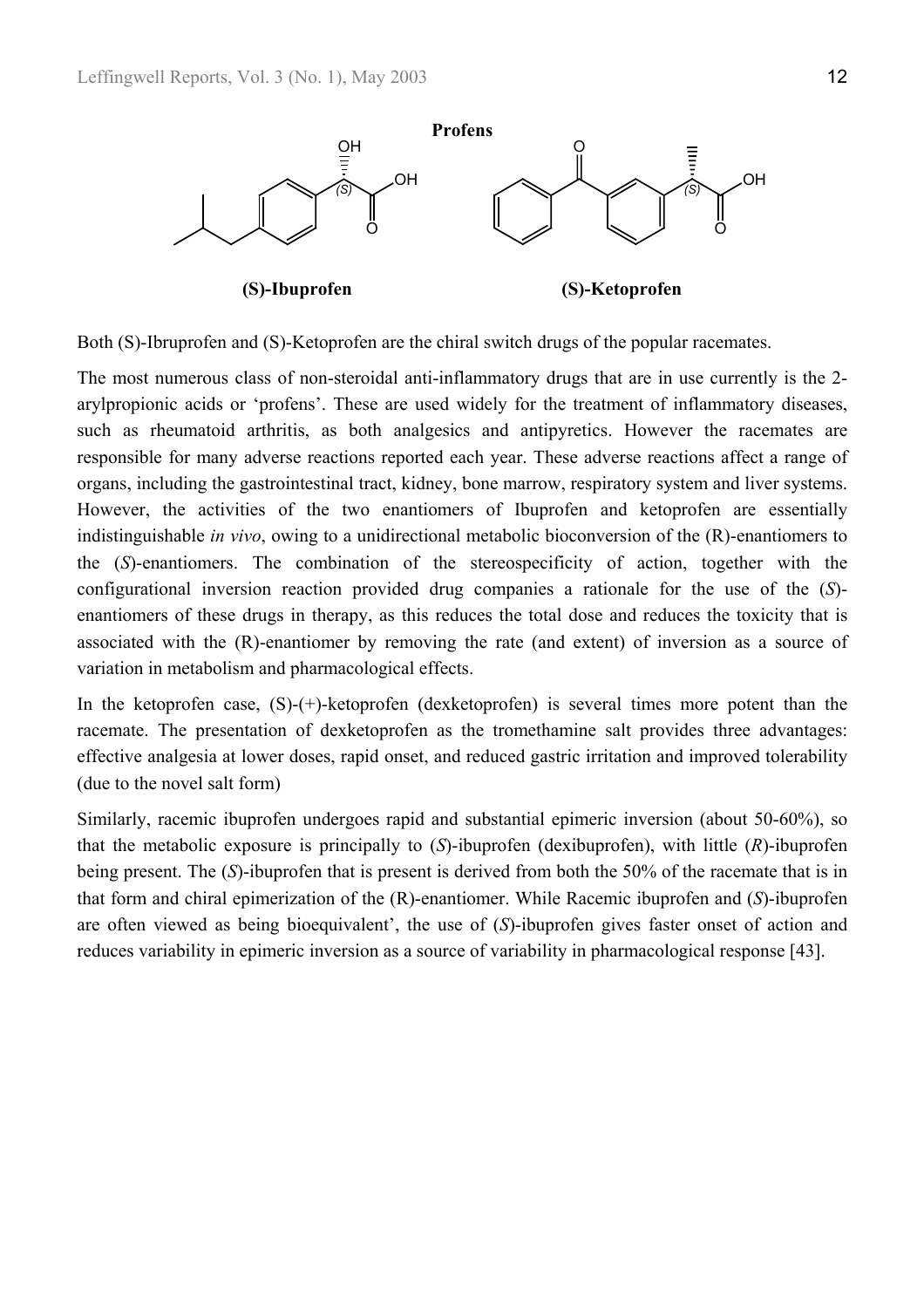



**(2R,2'R)-(+)-threo-methylphenidate** 

The racemic threo-diastereoisomer of methylphenidate is marketed under the tradename Ritalin in the U.S. by Novartis Pharmaceuticals Corp and is widely prescribed, although with considerable controversy, for ADD (attention deficit disorder) and ADHD (attention deficit hyperactivity disorder) in children. Studies of the threo diastereomer have revealed that the preferred therapeutic activity resides in the d-threo (or 2R,2'R enantiomer) [\[45\]](#page-26-38). Furthermore, it has been observed that the beneficial effects of administration of the 2R,2'R-enantiomer alone, when measured by both objective and subjective tests, persisted for a significantly longer time than when the same patients were treated with the racemic mixture. More particularly, it has been found that the d-threo enantiomer is between five and thirty-eight times more active then the corresponding l-threo enantiomer. In addition, it has been shown that there are significant metabolic differences between the two enantiomers [\[46\]](#page-26-39).

#### **Bupivacaine**



**(S)-(-)-Bupivacaine** 

Racemic Bupivacaine currently is the most widely used long-acting local anaesthetic. Its uses include surgery and obstetrics; however, it has been associated with potentially fatal cardiotoxicity, particularly when given intravascularly by accident. (S)-(-)-Bupivacaine (Levobupivacaine), The Senantiomer of bupivacaine, has recently been introduced by Purdue Pharma LP under the tradename Chirocaine® as a new long-acting local anaesthetic with a potentially reduced toxicity compared with bupivacaine. Numerous studies have compared levobupivacaine with bupivacaine and in most (but not all) studies there is evidence that levobupivacaine is less toxic [\[47\]](#page-26-40).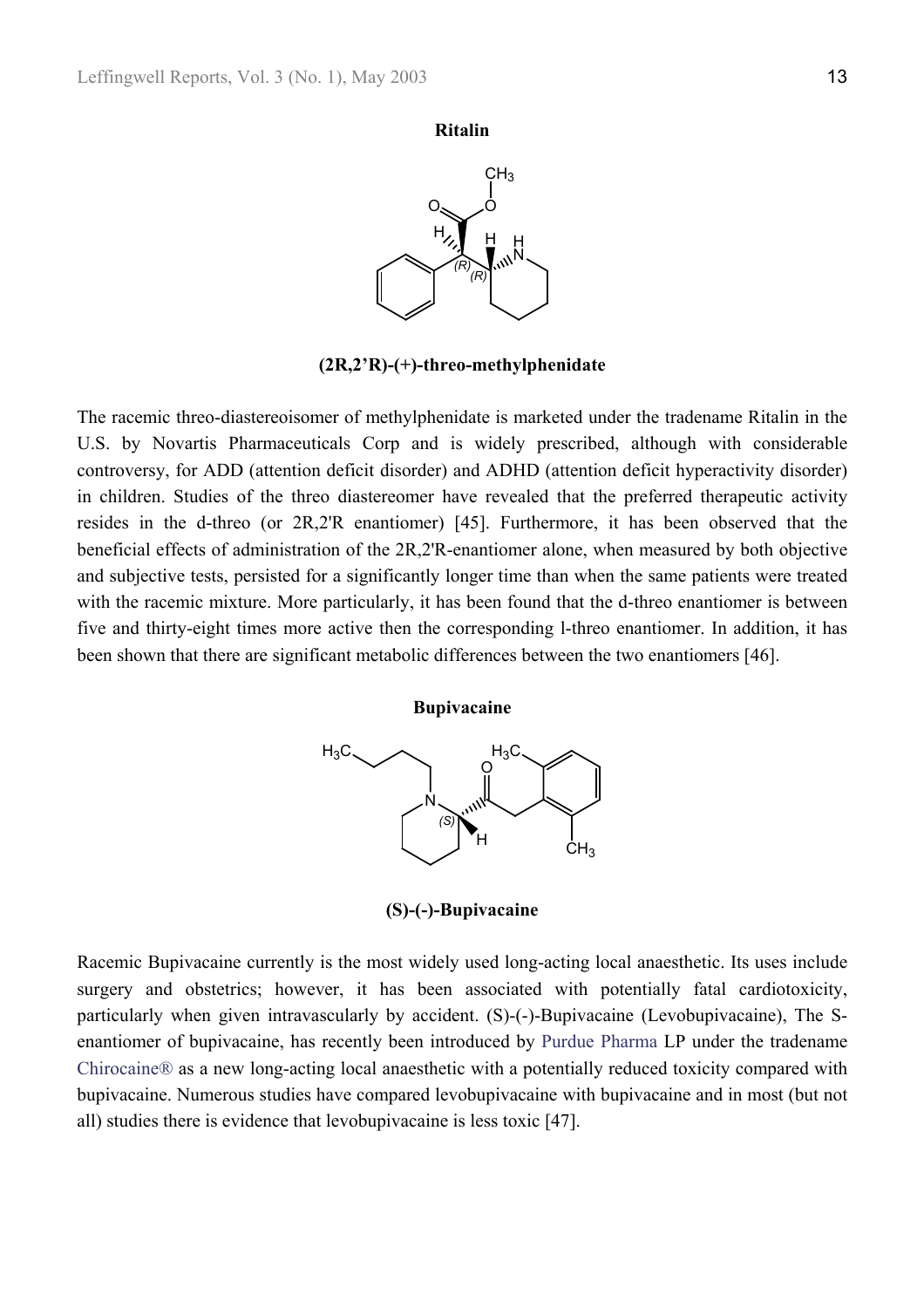Studies have also shown that, following i.v. administration, levobupivacaine produces significantly less effects on cardiovascular function than does racemic bupivacaine [[48\]](#page-26-5).

#### **Omeprazole**



**(***S***)-(–)-Omeprazole = Osomeprazole** 

Omeprazole presents one of the most interesting cases in drug development. "Racemic" Omeprazole is a very potent inhibitor of gastric acid secretion, with a long-lasting duration of action. In clinical studies, it proved superior to previous treatments for gastroesophageal reflux disease and peptic ulcers. Omeprazole is a gastric anti-secretory proton pump inhibitor [\[49\]](#page-26-41) marketed under the tradenames Losec® and Prilosec® by AstraZeneca. Launched in 1988 by Astra AB (in 1999, Astra AB merged with Zeneca PLC to create AstraZeneca PLC), Omeprazole was a blockbuster commercial success and became the world's best-selling drug with sales of US \$6.2 billion in 2000. The first patents on omeprazole expired in the European Union in 1999 and in the United States in 2001. Based partly on the fact that omeprazole exhibits polymorphic metabolism, i.e. a few individuals (3% among the Caucasian populations and 15-20% among Orientals) metabolize omeprazole slowly (slow metabolizers) compared to the rest of the population (rapid metabolizers), AstraZeneca developed the chiral switch drug esomeprazole (which is the (S)-(-)-enantiomer of omeprazole) based on the premise that therapeutic benefit would be achieved by less inter-individual variation, (slow versus rapid metabolizers), and that average higher plasma levels would provide higher dose efficiency in patients [\[50\]](#page-26-42).

Esomeprazole was introduced as the magnesium trihydrate salt first in Europe (in 2000) and later in the US (in 2001) under the now famous trade name Nexium®. Healing of reflux oesophagitis with a 40 mg per day dose of esomeprazole magnesium occurred in ~78% of patients after four weeks of treatment and in 93% of patients after eight weeks, compared with 65% and 87% of patients, respectively, treated with 20 mg per day of omeprazole. The benefits of esomeprazole have been extensively studied [\[51\]](#page-26-43).

From inception, Omeprazole has been described and claimed in its patents as 5-methoxy-2-{[(4 methoxy-3,5-dimethylpyridin-2-yl)methyl]sulfinyl}-1H-benzimidazole. **But..."surprise"…**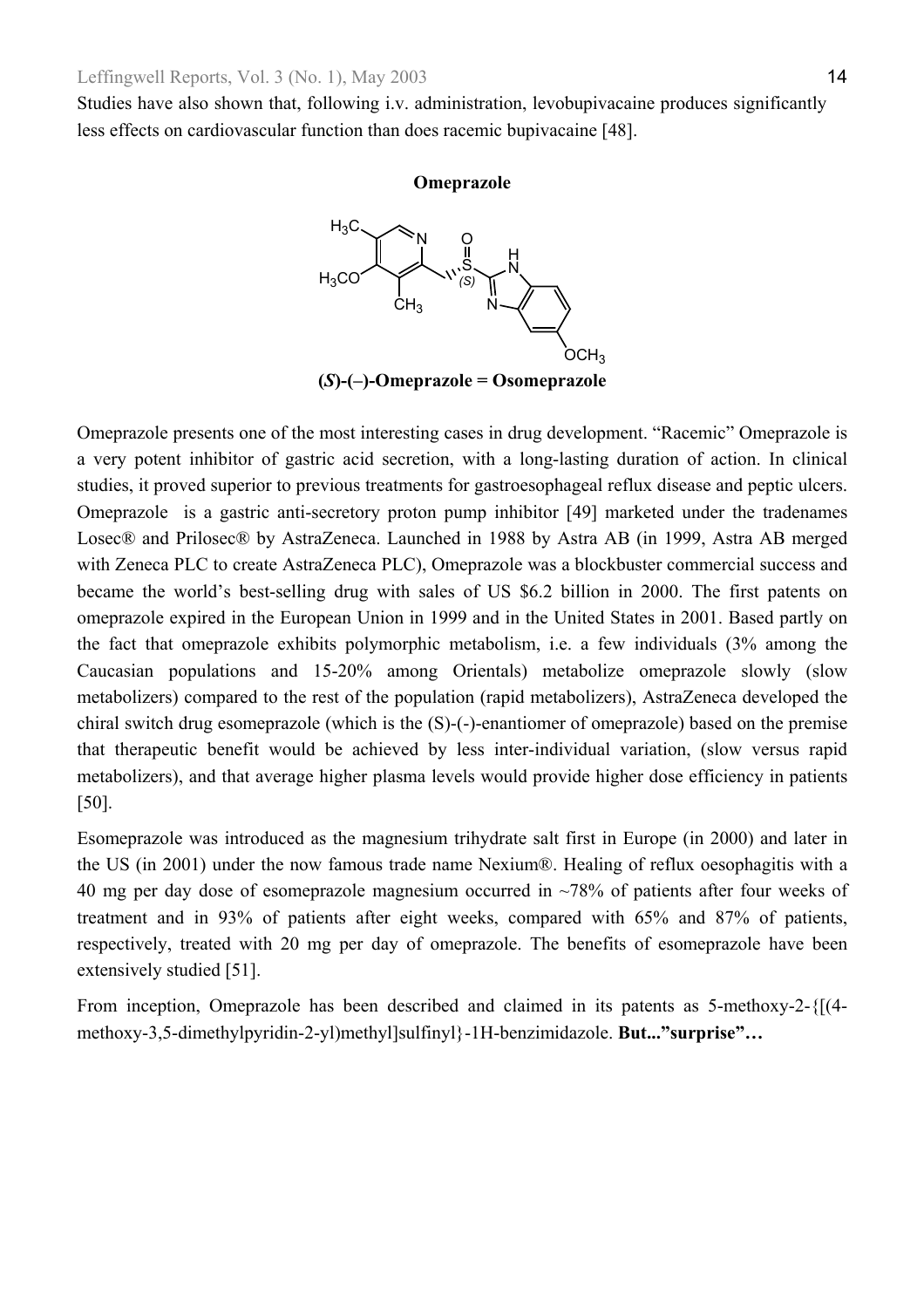

#### **6-Omeprazole**

Jenkins et. al. [[52\]](#page-26-26) have confirmed that the synthetic methods of the prior art do not yield a single compound having the methoxy group in the 5-position on the benzimidazole ring as previously thought, nor do all of the methods of the prior art yield consistent results. "In fact, omeprazole as conventionally referred to as a bulk drug substance (in its solid state) is confirmed to be present in the form of two pharmaceutically active compounds having the methoxy group on the benzimidazole ring at the 6- and 5-positions".

This discovery is being explored by aaiPharma Inc. which has the 6-methoxy isomer (6-Omeprazole) in pre-clinical studies [\[53\]](#page-26-6).

#### **Hyoscyamine**



Atropine, the racemic form of hyoscyamine, was first isolated from *Atropa belladonna* in 1833. (-)- Hyoscyamine was also isolated in 1833 from *Hyoscyamus niger*. This tropane alkaloid is a muscarinic receptor antagonist. Muscarinic receptors are involved in vasodilation, moderating the heartbeat, and stimulating secretions.

Atropine is commonly used as an ophthalmic solution to dilate the pupils of the eye and as an antispasmodic for treatment of duodenal or stomach ulcers and intestinal problems. S-(-)-hyoscyamine is also used in medicine and it has historically been accepted that the affinity of muscarinic receptors for S-(-)-hyoscyamine is higher than that for the R-(+) enantiomer. In functional experiments on guinea-pig ileum, Barlow, et al. [\[54\]](#page-26-29) found a 300 fold difference in affinities, whereas Ghelardini, et. al. [[55\]](#page-26-44) discovered a 50 fold difference in the rat atrium and on genetically engineered Chinese hamster ovary cells, the affinity of the M2 muscarinic receptors for S-(-)-hyoscyamine was 36 times higher than that for the R-(+) enantiomer. More recently it has been observed that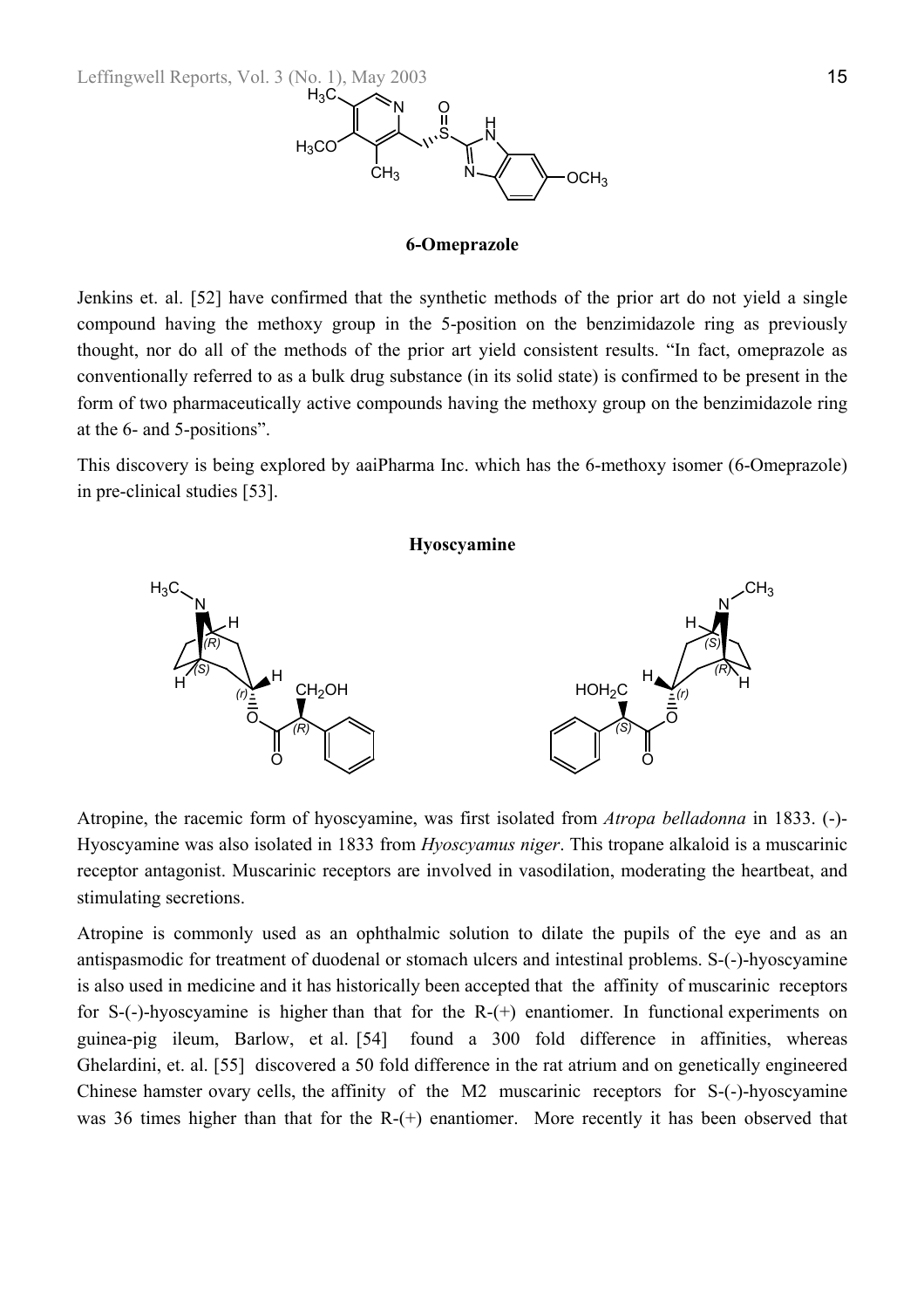synthesis of cyclic AMP in cardiac ventricular membranes becomes enhanced in the presence of atropine or S-(-)-hyoscyamine, and that the effect of hyoscyamine is stereospecific (enantioselective). The potency of  $R-(+)$ -hyoscyamine was 30 fold lower than that of the S- $(-)$ enantiomer, confirming that the action of hyoscyamine is stereospecific and receptor-mediated [\[56\]](#page-26-13).

The role of chirality also plays an important role in the effect of psychoactive recreational drugs.



The opium poppy is cultivated in many countries such as Iran, Turkey, Canada, and Asia primarily for the pharmaceutical alkaloids morphine and codeine, as well as for the illicit production of heroin. Opium poppy alkaloids have been used to treat pain since antiquity. Both morphine and heroin have long been abused and are considered addictive drugs. The opiate receptors are stereospecific and pharmacological activity is dramatically dependent on absolute configuration. For example, unnatural (+)-morphine has extremely weak affinity for opiate receptors [\[57\]](#page-26-45). Metabolically, the formation of morphine glucuronides is enantio- and regioselective in rats and humans. In rat liver microsomes, natural (-)-morphine formed only the 3-O-glucuronide, whereas the unnatural (+)-morphine formed glucuronides at both the 3-OH and 6-OH positions, with the 6-O-glucuronide being the principal product. In human liver microsomes, both the 3-OH-and 6-OH positions were glucuronidated with each of the enantiomers, with the 3-O-glucuronide being the major product with (-)-morphine, and the 6-OH position being preferred with the (+)-enantiomer [\[58\]](#page-26-46).

**Methadone** 



**(R)-(-)-Methadone**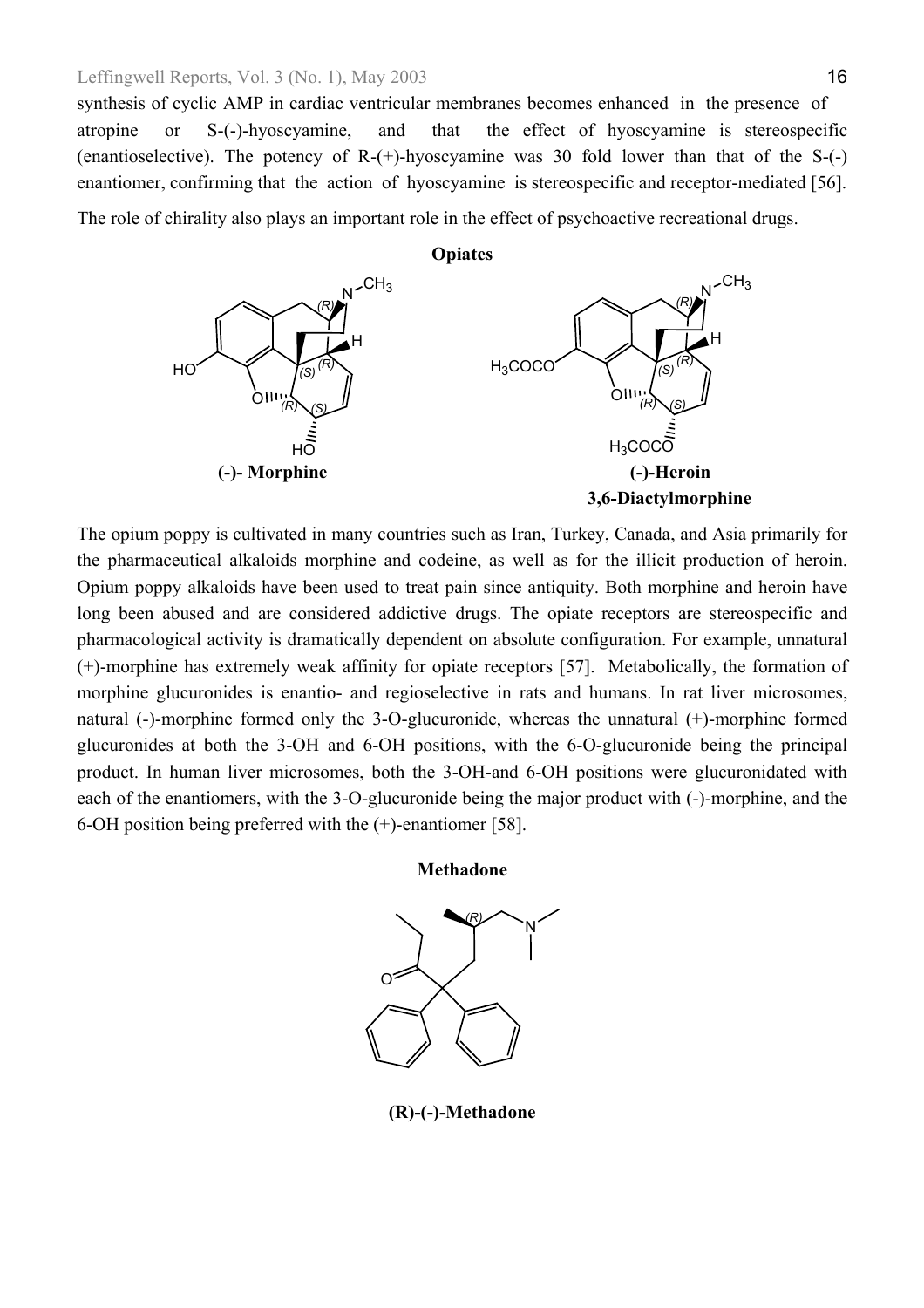Methadone is a synthetic opioid developed during World War II by the german chemists Bockmuhl and Erhart working for the Hoechst Laboratories of IG Farben [[59\]](#page-26-5). Methadone has been used to assist heroin users in withdrawal since the 1960's and is very effective in helping individuals addicted to heroin or other opiates stabilize their lives and reduce their illicit drug use [\[60\]](#page-26-13). Not surprisingly, the opioid agonist properties of racemic-methadone are ascribed almost entirely to only one enantiomer, (R)-(-)-Methadone [\[61\]](#page-26-8).

# **Lysergic acid diethyl amide**



**LSD** 

In the case of LSD (lysergic acid diethylamide), the  $(R,R)-(+)$ -LSD is  $>20X$  more phychoactive than its enantiomer [\[62\]](#page-26-47). The stereochemistry is critical for the lysergic acid molecule. The R stereochemistry at both the C(5) and C(8) positions are essential. Inversion of either stereocenter abolishes the hallucinogenic activity [[63\]](#page-26-48)**.** 



**(1R,2R,3S,5S)-(-)-cocaine** 

Similarly, the naturally occurring (1R,2R,3S,5S)-(-)-cocaine is psychoactive whereas its enantiomer is inactive. Metabolically, the behaviorally inactive (+)-cocaine was found to hydrolyze at least 1,000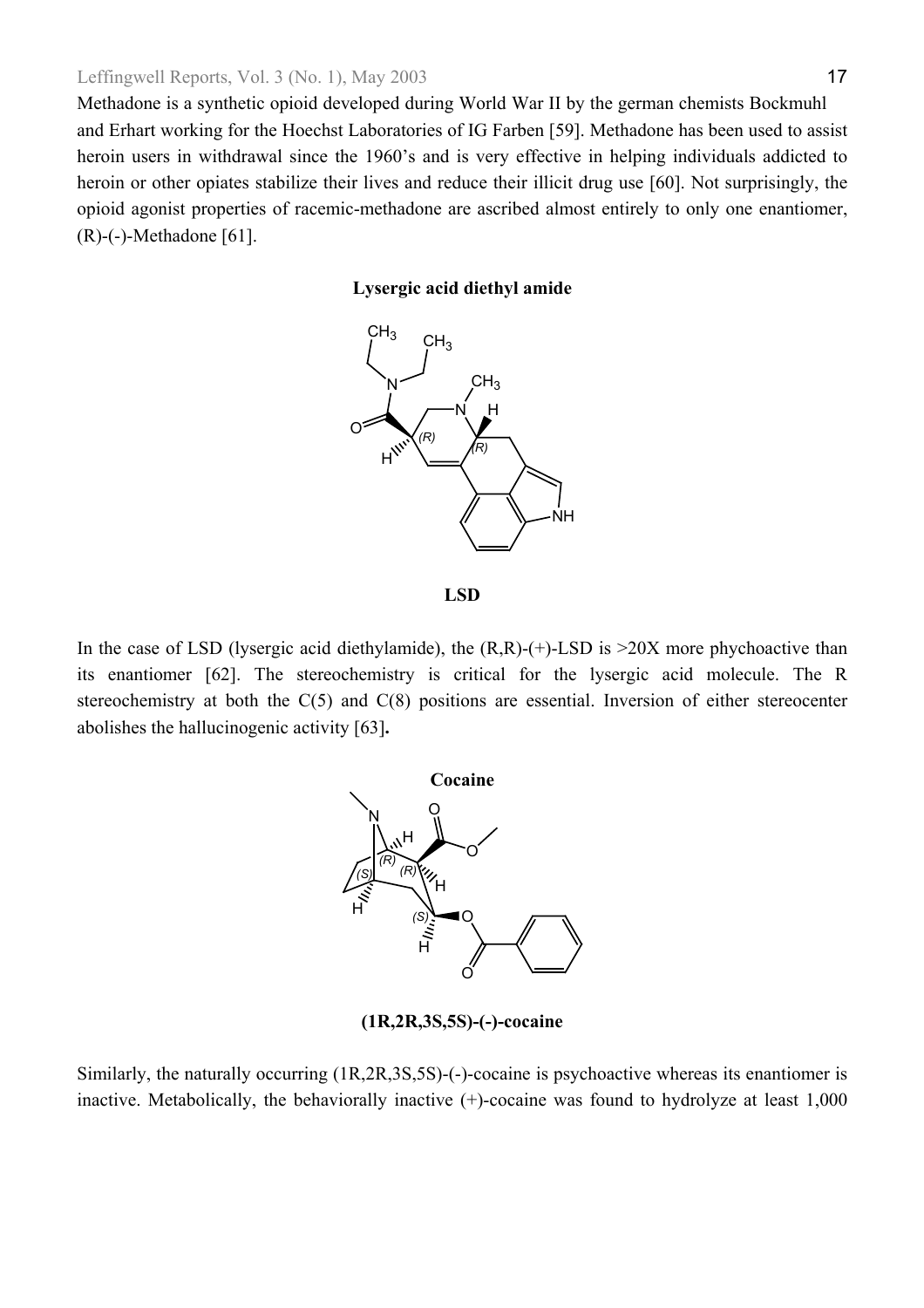times faster in baboon plasma than (–)-cocaine. Positron emission tomography shows that (-) cocaine is rapidly taken up in the striata of both the human and baboon brain. No brain uptake was seen for (+)-cocaine, although transport of cocaine into the brain was not expected to be stereoselective. The explanation for the lack of uptake was determined to be very rapid metabolism of (+)-cocaine in the blood. 30 seconds after administration of labeled (+)-cocaine, it was undetectable in plasma [[64\]](#page-26-8).



**(S)-(+)-Ecstacy**

The designer drug "Ecstacy", also known as MDMA is normally used as the racemate. However, (S)- (+)-MDMA appears to be far more active than the R-enantiomer and moderately more active than the racemate. , (S)-(+)-MDMA has a lower effective dose than the R-enantiomer and seems to produce most or all of the effects associated with racemic MDMA, including psychological effects and side effects. (R)-(-)-MDMA was found to have a much higher effective dose range, and did not produce an intoxication comparable to racemic MDMA even at high dosages. With the possible exception of altered perception of color, (S)-(+)-MDMA appeared to possess most of the effects of the racemate. Nevertheless, volunteers preferred the effects of the racemate to either (R)-(-)-MDMA or (S)-(+)- MDMA, and the investigators concluded that racemic MDMA produces effects that are not simply the sum of the effects produced by each enantiomer alone [62]. Studies in animals have indicated that the drug also undergoes stereoselective disposition, with the (+)-S-enantiomer having a shorter half-life than the (-)-R-enantiomer in the rat [[65\]](#page-26-49).



In the Cannabinoids, (3R,4R)-(-)-trans-delta-1-tetrahydrocannabinol, the major cannabinoid in *Cannabis sativa L.*, is more potent than the unnatural (3S,4S)-(+)-enantiomer in a variety of tests for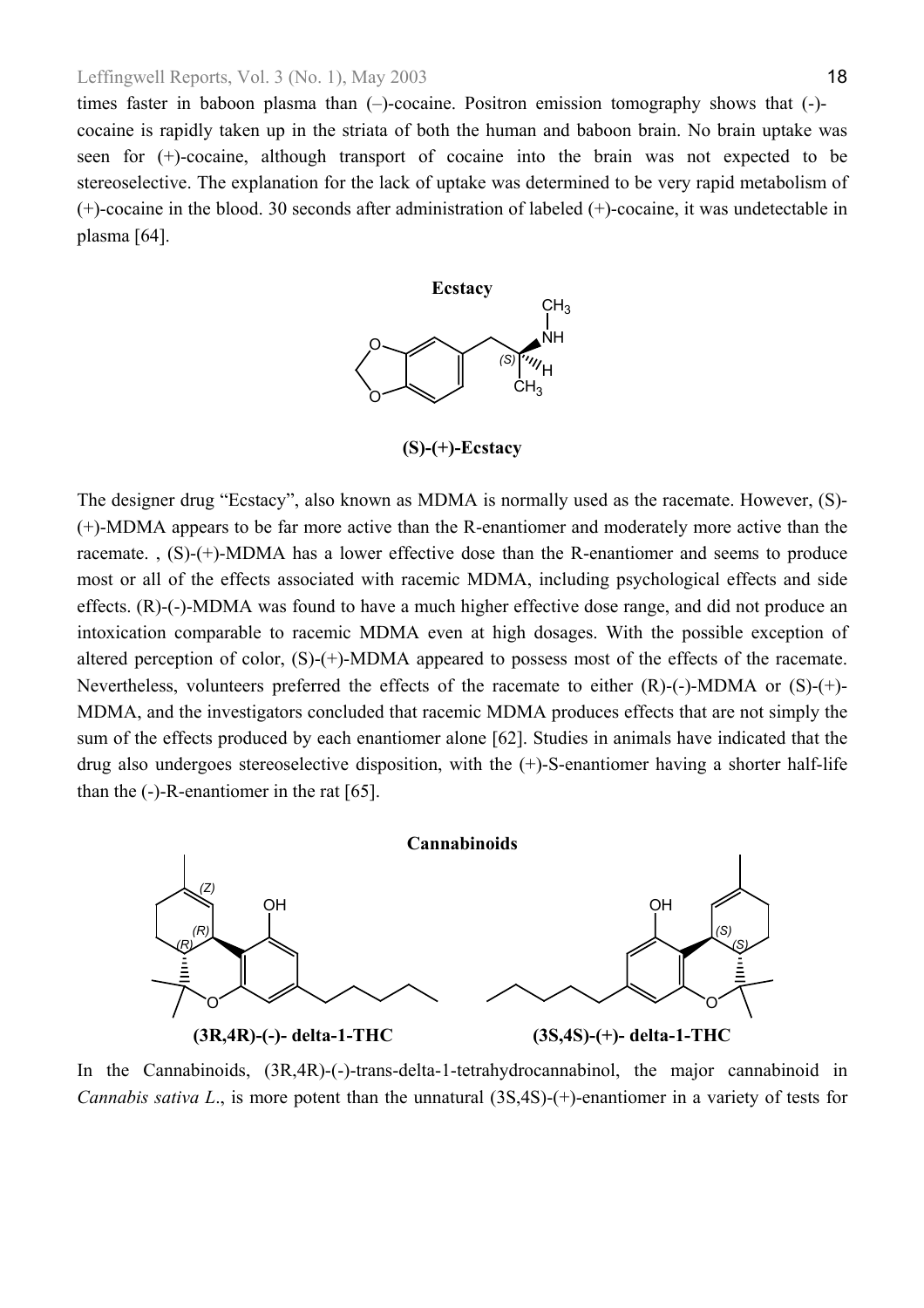cannabimimetic activity. (-)-delta-1-THC was 13 to 230 times more active than the (+)-isomer [66[\].](#page-26-50)  These results indicate an enantiomeric pharmacologic bioactivity preference.



**(3R,4R)-(-)- delta-6-THC (3S,4S)-(+)- delta-6-THC** 

Similarly, 3R,4R)-(-)- delta-6-THC shows more cannabimimetic activity than (3S,4S)-(+)-delta-6- THC [66].



**(3R,4R)-(-)- 7-hydroxy-delta-6-THC DMH (3S,4S)-(+)- 7-hydroxy-delta-6-THC DMH**

In the case of the synthetic Dimethyl-7-hydroxy-delta-6-THC (7-OH-delta-6-THC DMH) enanantiomers, the (3R,4R)-(-)- enantiomer is as much as 260 times more potent than natural (-)-delta-6-THC in cannabimimetic tests while the (3S,4S)-(+)- showed no cannabimimetic activity. However, while (3S,4S)-(+)- 7-hydroxy-delta-6-THC DMH does not cause cannabimimetic effects, it is a potent analgesic particularly in the presence of cupric ions. In all tests, it showed activity at (or above) the potency level of morphine [66,[67\]](#page-26-51).

# **Dexanabinol**



**(3S,4S)-(+)-Dexanabinol**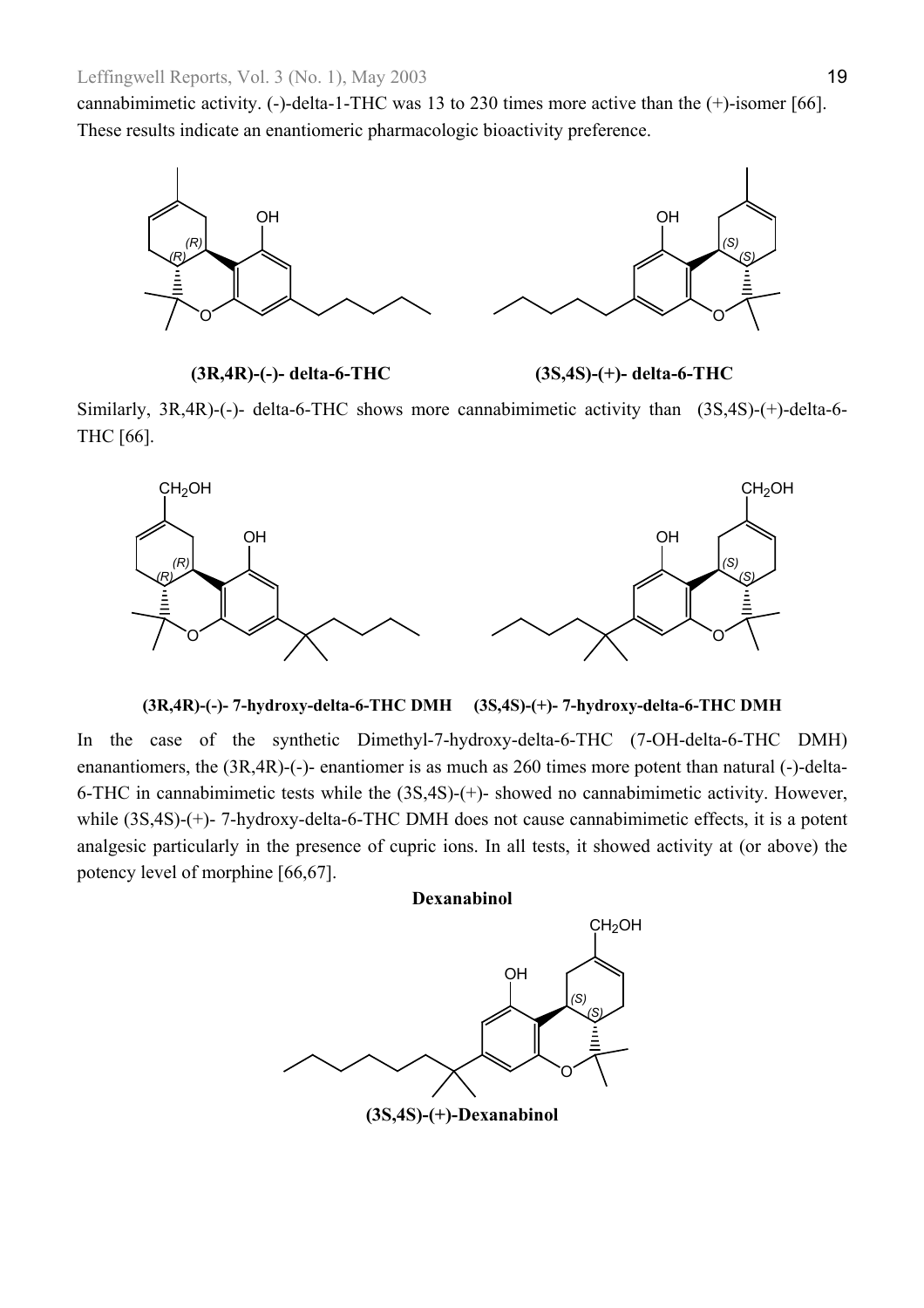The synthetic analog of (3S,4S)-(+)- 7-hydroxy-delta-6-THC DMH, (3S,4S)-(+)- Dexanabinol, is in Phase 3 clinical trials in Europe for treatment of Traumatic Brain Injury (TBI) by Pharmos. In February 2003 the FDA completed its review of Pharmos' Investigational New Drug application allowing the Company to expand the study into the U.S. [\[68\]](#page-26-14)**.** Pharmos is developing two families of proprietary synthetic cannabinoid compounds as therapeutics to treat neurological, cardiovascular, and autoimmune disorders. Dexanabinol and derivatives are also being studied for neurodegenerative disorders such as Parkinson's disease; and autoimmune disorders such as multiple sclerosis, inflammatory bowel disease, and rheumatoid arthritis.

The (3S,4S)-(+)- enantiomer of Dexanabinol, in contrast to the (3R,4R)-enantiomer, does not have affinity toward cannabinoid receptors and is devoid of cannabimimetic activity [[69\]](#page-26-52). The (3R,4R)-(-) enantiomer is a highly potent cannabimimetic compound (nearly 100 times more active than (3R,4R)- (-)- delta-1-THC, the major active component of hashish) [\[70\]](#page-26-53).

It should be clear from the above examples that for THC compounds possessing the transconfiguration at the 3  $\&$  4 positions that the (3R,4R)-enantiomers are cannabimimetic while the (3S,4S)-enantiomers are inactive or only weakly cannabimimetic.

# **delta-3-THC**



**(1S)-(-)-delta-3-THC**

In the case of (1S)-(-)-delta-3-tetrahydrocannabinol, cannabimimetic effects with the (1S)-enantiomer were noted at doses of 8 mg or higher. The (1R)- enantiomer was inactive. (1S)-delta-3-THC is estimated to have a potency from one-third to one-sixth that of delta-1-THC [66].

### **Other chiral Drugs**

Nowhere is the importance of chirality more important than in the best selling cardiovascular drugs. Of the top five selling cardiovasculars, 4 are sold as single enantiomers (Lipitor®, Zocor®, Pravacol® and Vasotec®) while the  $5<sup>th</sup>$  (Norvasc®) is a racemate which potentially may be important as the single  $(R)-(+)$ -enantiomer [\[71\]](#page-26-54).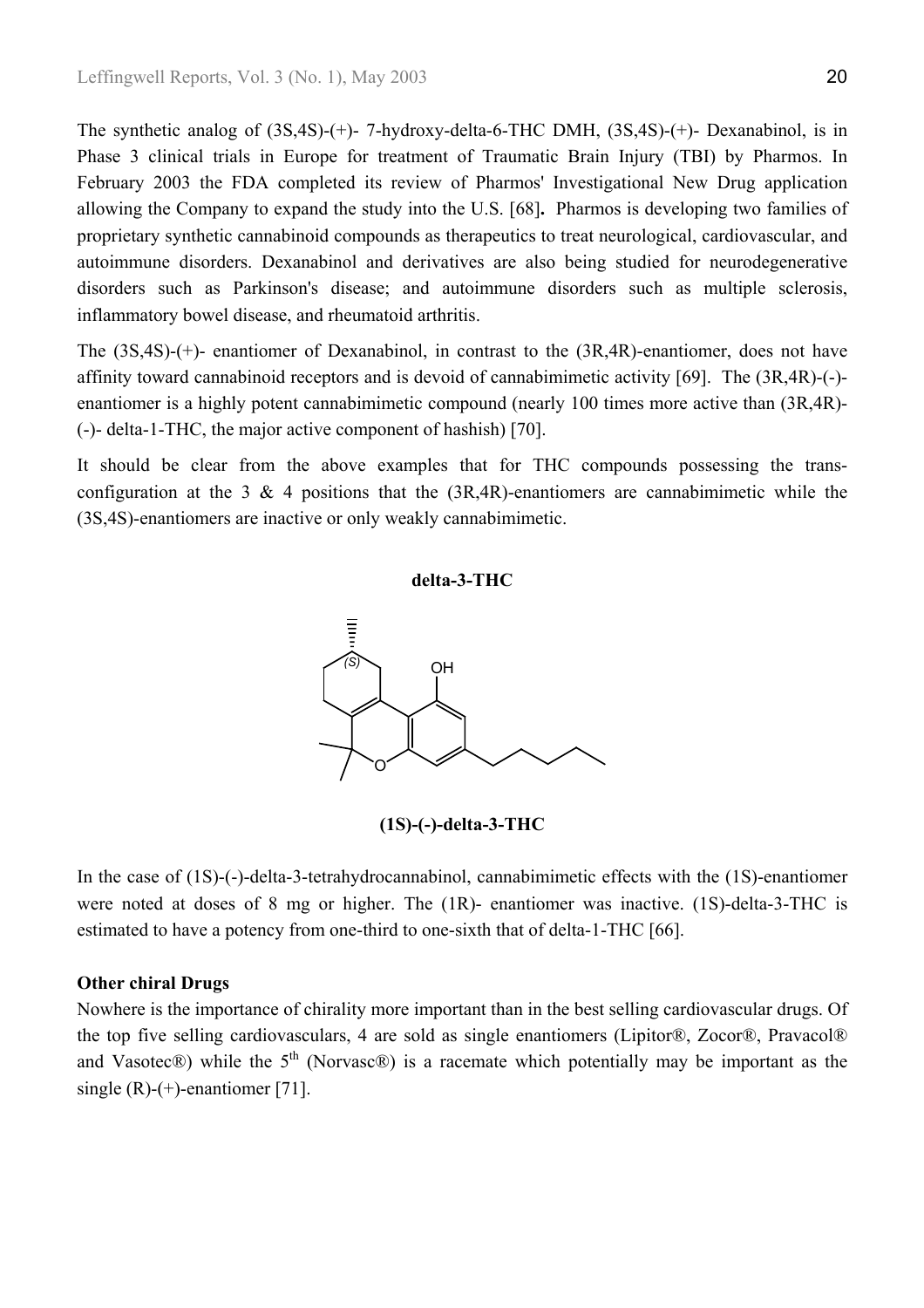

**Top 5 Cardiovascular drugs in 2002**

**Summary:** We have attempted to provide an insight into a number of chiral chemicals with important pharmacological activity in order to demonstrate that chirality often determines bioactivity. But this review is not all-inclusive. Among some other chiral drugs of interest are L-Dopa, Amoxycillin, Levofloxacin, Levobupivacaine, Escitalopram, Levocetirizine, Dexfenfluramine, Cisapride, Lansoprazole, Pantoprazole, Rabeprazole, Oxybutynin, Formoterol, Acetorphan, Flurbiprofen, Sotalol, Fluoxetine, Sibutramine, and Doxazosin (which have been reviewed elsewhere) [43[,72\]](#page-26-55).

Although the use of chiral drugs predates modern medicine, only since the 1980's has there been a significant increase in the development of chiral pharmaceutical drugs, primarily due to recognition that enantiomers often have different bioactivity and metabolic fates. A second and important commercial reason is that as patents on racemic drugs expire, pharmaceutical companies may have the opportunity to extend patent coverage though development of the chiral switch enantiomers with desired bioactivity.

# **References**

l

2. Eliel, E. L.; Wilen, S. H.; *Stereochemistry of Organic Compounds*, **1994**,Wiley, New York.

3. Lord Kelvin; *Baltimore Lectures on Molecular Dynamics and the Wave Theory of Light*, **1904**, C.J. Clay and Sons, Cambridge University Press Warehouse, London.

4. van't Hoff, J.H.; *Bull. soc. chim. France*, **1875**, [2]23, 295.

5. Le Bel, J.A.; *Bull. soc. chim. France*, **1874**, [2]22, 337.

<sup>1.</sup> Eliel, E. L.; *Stereochemistry of Carbon Compounds*, **1962**, McGraw-Hill Book Company, Inc., New York.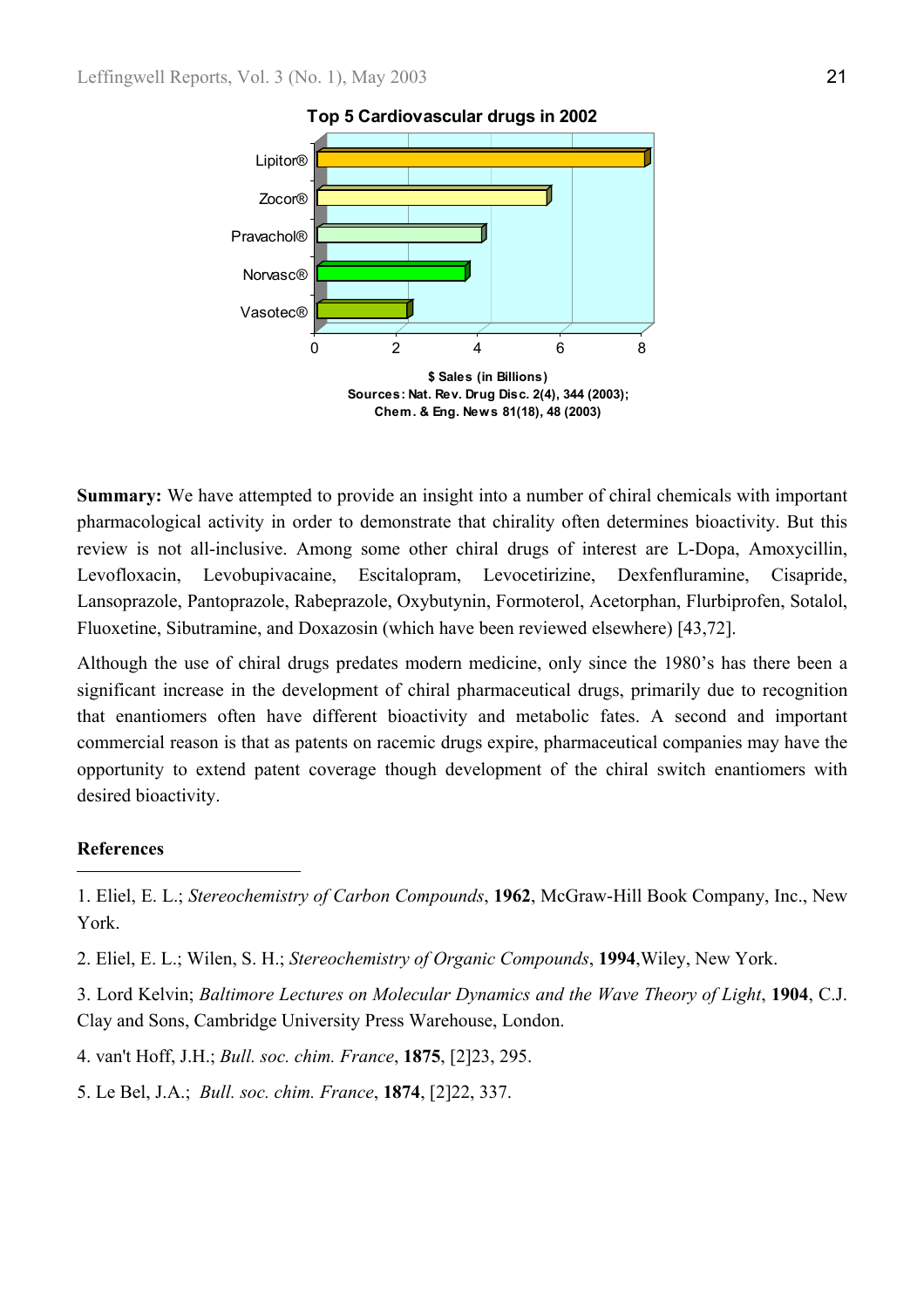6. Pasteur, L.; Two lectures delivered to the *Societe Chimique de Paris*, Jan. 20 & Feb. 3, **1860**.

7. Kekule, A.; *Ann*., **1858**, 106, 154.

l

8. Cahn, R.S.; Ingold, C.K.; Prelog, V.; The specification of asymmetric configuration in organic chemistry, *Experientia*, **1956**, 12, 81-124.

9. Boelens, M. H.; Boelens, H.; van Gemert, L. J.; Sensory Properties of Optical Isomers, *Perfumer & Flavorist*, **1993**, 18(6), 1-15, and references therein.

10. Leffingwell, J.C.; *Chirality in Odour Perception*, **2003**, http://www.leffingwell.com/chirality.htm; see also Brenna, E.; Fuganti, C.; and Serra, S.; Enantioselective perception of chiral odorants, *Tetrahedron: Asymmetry*, **2003**, 14, 1–42

11. Zipper, C.; Bolliger, C.; Fleischmann, T.; Suter, M. J.; Angst, W.; Muller, M. D.; Kohler, H. P.; Fate of the herbicides mecoprop, dichlorprop, and 2,4-D in aerobic and anaerobic sewage sludge as determined by laboratory batch studies and enantiomer-specific analysis, *Biodegradation*, **1999**, 10(4), 271-8; see also Lewis, D. L.; Garrison, A. W.; Wommack, K. E.; Whittemore, A.; Steudler, P.; Melillo, J.; Influence of environmental changes on degradation of chiral pollutants in soils, *Natur*e, **1999**, 401, 898-901; Hegeman, W. J.; Laane, R. W.; Enantiomeric enrichment of chiral pesticides in the environment, *Rev. Environ. Contam. Toxicol.,* **2002**, 173, 85-116; Ariens, E. J.; Chapter 3. Stereospecificity of Bioactive Agents: General Aspects of exemplified by Pesticides and Drugs, in *Stereoselectivity of Pesticides, Biological and Chemical Problems; Chemicals in Agriculture*: Vol. 1, edited by Ariens, E. J.; van Rensoen, J. J. S.; Welling, W.; **1988**, Elsevier Science Publishing, New York.

12. Kobayashi, M.; Koyama, T.; Ogura, K.; Seto, S.; Ritter, F. J.; Brüggemann-Rotgans, J. E. M.; Bioorganic synthesis and absolute configuration of faranal, *J. Am. Chem. Soc*., **1980**, 102(21), 6602- 6604.

13. Acree, T. E.; Nishida, R.; Fukima, H.; Odor thresholds of the stereoisomers of methyl jasmonate, *J. Agric. Food Chem*., **1985**, 33, 425; Werkhoff, P.; Krammer, G.; Brennecke, S.; Roloff, M.; Bertram, H.-J.; Methyldihydrojasmonate and its stereoisomers: sensory properties and enantioselective analysis, *Food Reviews International*, **2002**, 18(2&3), 103-122.

14. Koda, Y.; Kikuta, Y.; Tazaki, H.; Tsujino, Y.; Sakamura, S.; Yoshihara, T.; Potato tuber-inducing activities of jasmonic acid and related compounds, *Phytochemistry*, **1991**, 30, 1435-1438.

15. Weidhase, R. A.; Kramell, H.-M.; Lehmann, J.; Liebisch, H.-W.; Lerbs, W.; Parthier, B.; Methyljasmonate-induced changes in the polypeptide pattern of senescing barley leaf segments. *Plant Sci.*, **1987**, 51, 177-186.

16. Falkenstein, E.; Groth, B.; Mithöfer, A.; Weiler, E. W.; Methyljasmonate and a-linolenic acid are potent inducers of tendril coiling, Planta, **1991**, 185, 316-322.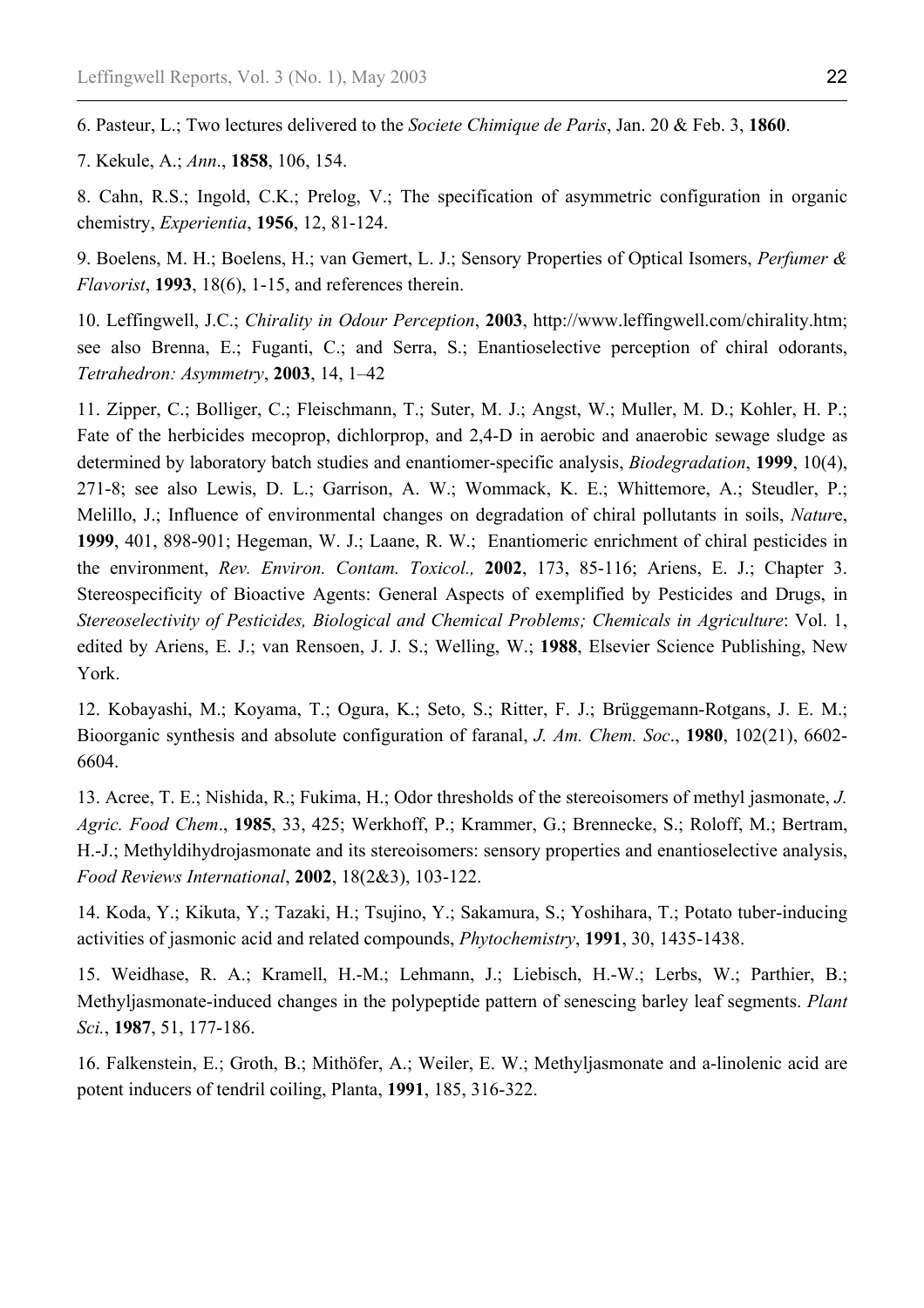17. Gen-ichiro A.; Ozawa, R.; Shimoda, T.; Nishioka, T.; Boland, W.; Takabayashi, J.; Herbivoryinduced volatiles elicit defence genes in lima bean leaves, *Nature,* **2000**, 406, 512-515.

18. Baker, T. C.; Nishida, R.; Roelofs, W. L.; Close-range attraction of female oriental fruit moths to herbal scent of male hairpencils, *Science*, **1981**, 214, 1359-1361.

19. Koda, Y.; Kikuta, Y.; Kitahara, T.; Nishi, T.; Mori, K.; Comparisons of various biological activities of stereoisomers of methyl jasmonate, *Phytochemistry*, **1992**, 31(4), 1111-1114.

20. Ward, K. A.; Tung, P.; N. Lamb, N.; Abrams, S. R.; Reid, D. M.; Moloney, M. M.; Holbrook, L. A.; Structural requirements for biologically active jasmonates: Induction of protease inhibitors and cotyledon senescence, *Plant Growth Regulation,* **1999**, 27, 49–56.

21. Yukimune, Y.; Hara, Y.; Nomura, E.; Seto, H.; Yoshida, S.; The configuration of methyl jasmonate affects paclitaxel and baccatin III production in Taxus cells, *Phytochemistry*, **2000**, 54(1), 13-17.

22 Fingrut, O.; Flescher, E.; Plant stress hormones suppress the proliferation and induce apoptosis in human cancer cells, *Leukemia*, **2002**, 16(4), 608-616.

23 Rentsch, K. M.; The importance of stereoselective determination of drugs in the clinical laboratory, *J. Biochemical and Biophysical Methods,* **2002**, 54(1-3), 1-9.

24. Ariens, E. J.; Stereochemistry, a basis for sophisticated nonsense in pharmacokinetics and clinical pharmacology. Eur. J. Clin. Pharmacol., **1984**, 26, 663–668. See also, Ariens, E. J.; Racemic therapeutics: problems all along the line. in *Chirality in Drug Design and Synthesis*, ed. by C. Brown, **1990**, pp. 29–43, Academic Press, New York; Lin, J. H.;. Lu, A. Y.; Role of Pharmacokinetics and Metabolism in Drug Discovery and Development, *Pharmacol. Rev*., **1997**, 49(4), 403-449.

25. Jaramillo-Arango J. A; Critical review of the basic facts in the history of Cinchona, *J. Linnaean Soc*., **1949**; 53, 1272–1309.

26 Lee, M. R.; Plants against malaria. Part 1: Cinchona or the Peruvian bark. *J. R. Coll. Physicians Edinb.*, **2002**, 32, 189–96. See also, Mark Honigsbaum, *The Fever Trail: In Search of the Cure for Malaria*, **2002**, Farrar Straus & Giroux, New York. ISBN: 0-374-15469-4

27. Woodward, R. B.; Doering, W. E.; The total synthesis of quinine, *J. Am. Chem. Soc.,* **1944**; *66*(5), 849-849; ibid., *J. Am. Chem. Soc.;* **1945**, *67*(5), 860-874.

28. Balkovec, J. M.; Dake, G. R.; Fujimoto, A.; Koft, E. R.; Niu, D.; Stork, G.; Tata, J. R.; The First Stereoselective Total Synthesis of Quinine, *J. Am. Chem. Soc.,* **2001**, 123, 3239-3242.

29. Butler, A.; Hensman, T.; Drugs for the fever, *Education in Chemistry*, Royal Soc. Chem., **2000**, http://www.rsc.org/lap/educatio/eic/2000/butler\_nov00.htm

30. Lee, M. R.; Plants against malaria. Part 2: Artemesia annua (Qinghaosu or the Sweet Wormwood, *J. R. Coll. Physicians Edinb*., **2002**, 32, 300-305.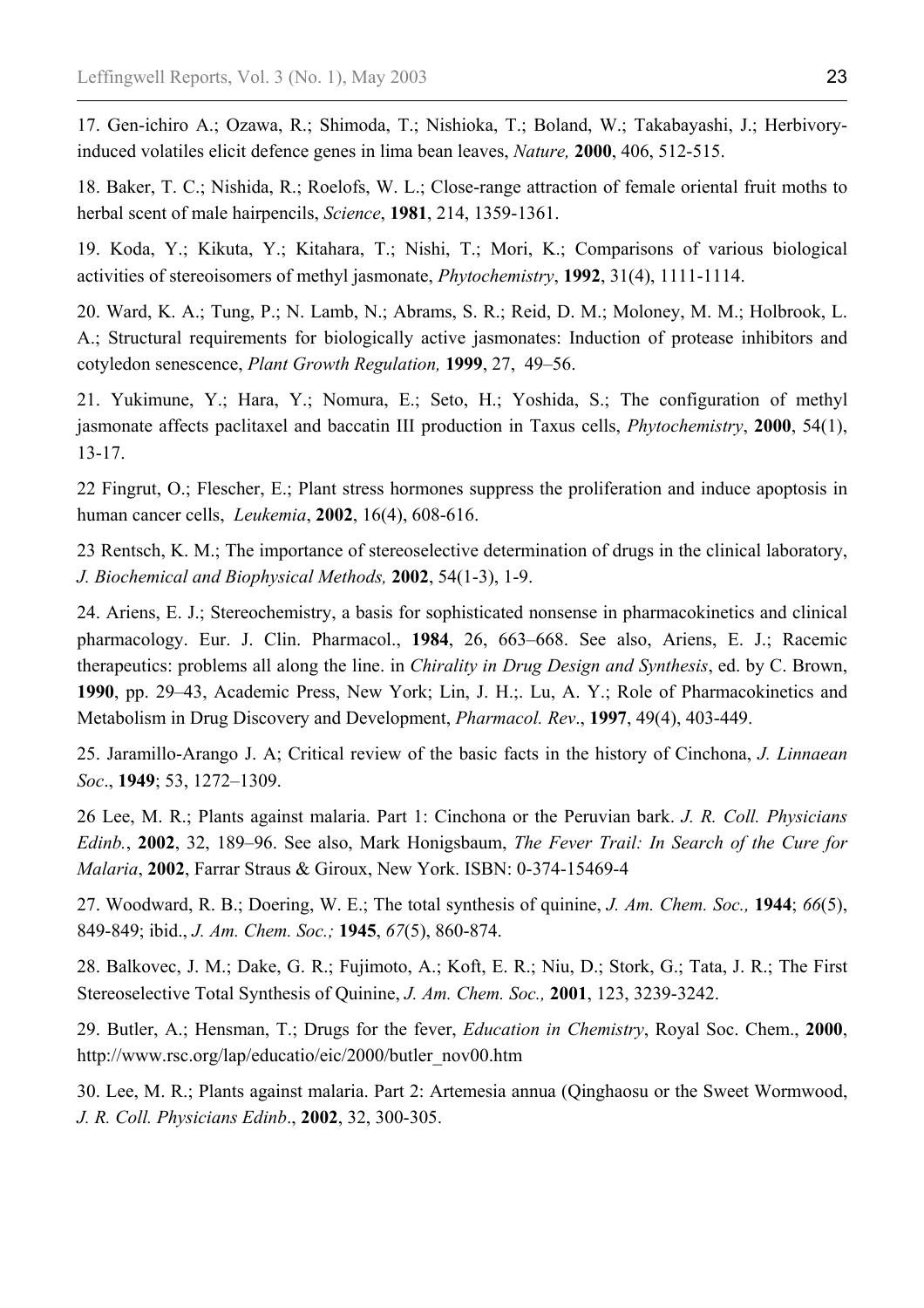31. Ball, B.; What is a Tonic, *Chembytes e-zine*, **2001**, No. 10, Royal Soc. Chem., http://www.chemsoc.org/chembytes/ezine/2001/ball\_oct01.htm

32. Petersen, F. J.; *Materia Medica and Clinical Therapeutics*, **1905**, Fred J. Petersen, pub., Los Olivos, California.

33. Lind, J.; *A Treatise of the Scurvy in Three Parts*, **1753**, A. Millar, London.

34. Waugh, W. A.; King, C. G.; The isolation and identification of vitamin C, *Journal of Biological Chemistry,* **1932**, 97, 325-331.

35. Szent-Györgyi, A.; The Nobel Prize in Physiology or Medicine **1937**, Presentation Speech.

36. Haworth, N.; The Nobel Prize in Chemistry **193**7, Presentation Speech.

37. Reichstein, T.; Grussner, A.; Oppenheimer, R.;. Synthesis of d- and L-ascorbic acid (vitamin C). *Nature*, **1933**, 132, 280; Ault, R. G., Baird, D. K.; Carrington, H. C.; et al.; Synthesis of d- and Lascorbic acid and of analogous substances, *J. Chem. Soc.,* **1933**, 1, 1419-1423.

38. Friedman, P. A.; Zeidel, M. L.; Victory at C, *Nat. Med*., **1999**, 5(6), 620-621.

39. Park C.H.; Biological nature of the effect of ascorbic acids on the growth of human leukemic cells, *Cancer Res.,* **1985**, 45(8), 3969-3973

40. Strong, M.; FDA Policy and Regulation of Stereoisomers: Paradigm Shift and the Future of Safer, More Effective Drugs, *Food and Drug Law Journal*, **1999**, 54, 463-487 and references therein.

41. Eriksson, T.; *Pharmacokinetics of the enantiomers of thalidomide,* **1997**, Lund University Dissertation Abstracts; Eriksson, T.; Bjorkman, S.; Hoglund P.; Clinical pharmacology of thalidomide, *Eur. J. Clin. Pharmacol.,* **2001**, 57(5), 365-76; Eriksson, T.; Bjorkman, S.; Roth, B.; Bjork, H.; Hoglund, P.; Hydroxylated metabolites of thalidomide: formation in-vitro and in-vivo in man, *J. Pharm. Pharmacol.*, **1998**, 50(12), 1409-1416; Meyring, M.; Muhlbacher, J.; Messer, K.; Kastner-Pustet, N.; Bringmann, G.; Mannschreck, A.; Blaschke, G.; In vitro biotransformation of (R)- and (S)thalidomide: application of circular dichroism spectroscopy to the stereochemical characterization of the hydroxylated metabolites, *Anal. Chem*., **2002**, 74(15), 3726-35.

42. Gordon, J. N.; Goggin, P. M.; Thalidomide and its derivatives: emerging from the wilderness, *Postgrad. Med. J.,* **2003**, 79, 127 -132; Weeber, M.; Vos, R.; Klein, H.; de Jong-van den Berg, L. T. W.; Aronson, A. R.; Molema, G.; Generating Hypotheses by Discovering Implicit Associations in the Literature: A Case Report of a Search for New Potential Therapeutic Uses for Thalidomide, *J. Am. Med. Inform. Assoc.*, **2003**, 10, 252-259; Weber, D.; Rankin, K.; Gavino, M.; Delasalle, K.; Alexanian, R.; Thalidomide Alone or With Dexamethasone for Previously Untreated Multiple Myeloma, *J. Clin. Oncol.,* **2003**, 21, 16-19; Friedrich, M. J.; Despite Checkered Past, Thalidomide and Its Analogues Show Potential, *J. Natl. Cancer. Inst.*, **2002**, 94, 1270-1272; Lewis, R.; The Return of Thalidomide, *The Scientist,* **2001**, 15(2), 1; *Thalidomide: Potential Benefits and Risks*, **1997**, Open Public Scientific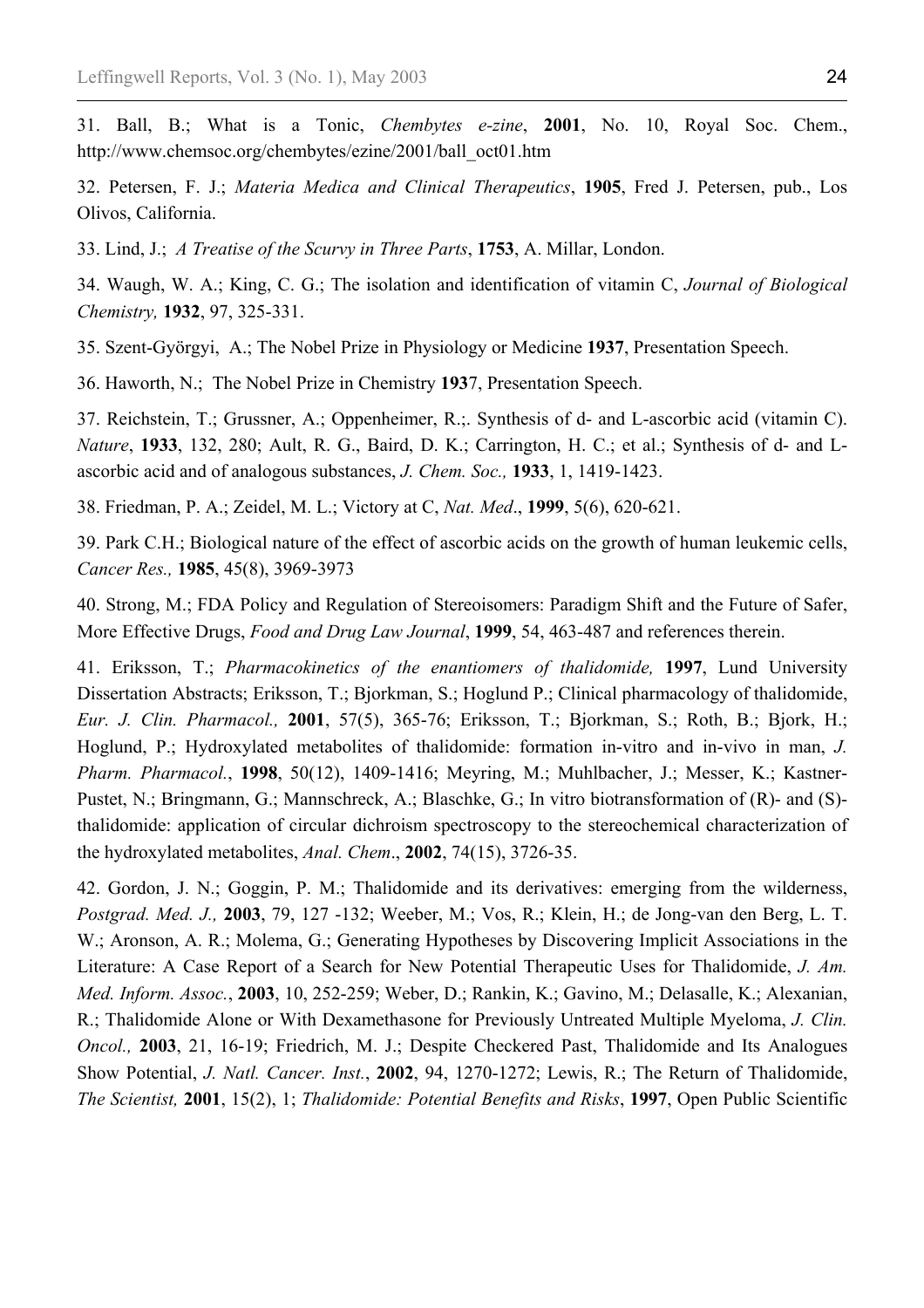Workshop, September 9-10, William H. Natcher Conference Center, National Institutes of Health, Bethesda, Maryland (Abstracts).

43. Agranat, I.; Caner, H.; Caldwell, J.; Putting chirality to work: the strategy of chiral switches, *Nat. Rev. Drug Discov.*, **2002**, 1(10), 753-768 and references therein.

44 Nowak, R.; Single-isomer Levalbuterol: A Review of the Acute Data, *Current Allergy and Asthma Reports,* **2003**, 3, 172-178.

45. Srinivas, N. R.; Quinn, D.; Hubbard, J. W.; Midha, K. K.; Stereoselective Disposition of Methylphenidate in Children with Attention Deficit Disorder, *J. Pharmacol. Exp. Ther.,* **1987**, 241(1), 300-306.

46. Prashad, M.; Hu, B.; *Process for preparing the d-threo isomer of methylphenidate hydrochloride*, **2000**, United States Patent No. 6,162,91.

47. Gristwood, R. W.; Cardiac and CNS toxicity of levobupivacaine: strength of evidence for advantage over bupivacaine. *Drugs Saf.,* **2002**, 25, 153–163; Gristwood, R. W.; Greaves, J. L.; Levobupivacaine: a new safer long acting local anaesthetic agent. *Expert Opin. Inv. Drugs,* **1999**, 8, 861–876.

48. Bardsley, H.;, Gristwood, R.; Baker, H.; Watson, N.; Nimmo, W.; A comparison of the cardiovascular effects of levobupivacaine and rac-bupivacaine following intravenous administration to healthy volunteers, Br. *J. Clin. Pharmacol.,* **1998**, 46(3), 245-249

49. Lindberg, P.; Brandstrom, A.; Wallmark, B.; Mattsson, H.; Rikner, L.; Hoffmann, K.J.; Omeprazole: the first proton pump inhibitor. *Med. Res. Rev.,* **1990**, 10, 1–60.

50. Lindberg, P.; Weidoff, L.; *Method for the treatment of gastric acid-related diseases and production of medication using (–)-enantiomer of omeprazole,* **1999**, United States Patent No. 5,877,192.

51. Olbe, L.; Carlsson, E.; Lindberg, P.; A proton-pump inhibitor expedition: the case histories of omeprazole and esomeprazole, *Nat. Rev. Drug Discov.,* **2003**, 2(2), 132-139; Kale-Pradhan, P. B.; Landry, H. K.; Sypula, W. T.; Esomeprazole for acid peptic disorders, *Ann. Pharmacother.,* **2002**, 36(4), 655-663; Lindberg, P.; Keeling, D.; Fryklund, J.; Andersson, T.; Lundborg, P.; Carlsson, E.; Review article: Esomeprazole--enhanced bio-availability, specificity for the proton pump and inhibition of acid secretion, *Aliment. Pharmacol. Ther.,* **2003**, 17(4), 481-488; see also Chong, E.; Ensom, M. H.; Pharmacogenetics of the proton pump inhibitors: a systematic review, *Pharmacotherapy,* **2003**, 23(4), 460-471.

52. Jenkins, D. J.; Sancilio, F. D.; Stowell, G. W.; Whittall, L. B.; Whittle, R. R.; *Alkoxy substituted benzimidazole compounds, pharmaceutical preparations containing the same, and methods of using the same,* **2001**, United States Patent No. 6,262,085; Jenkins, D. J.; Sancilio, F. D.; Stowell, G. W.; Whittall, L. B.; Whittle, R. R.; *Alkoxy substituted benzimidazole compounds, pharmaceutical*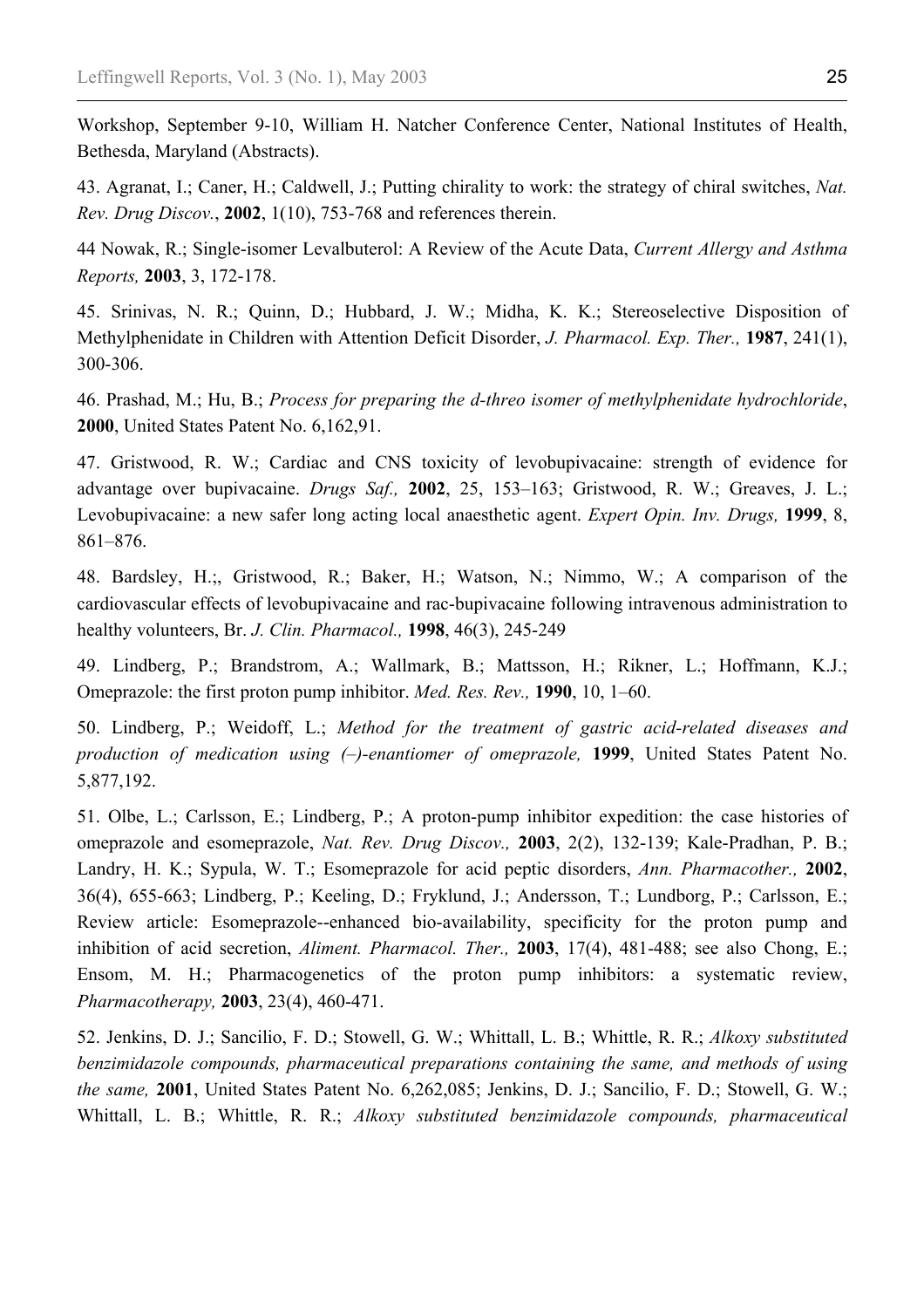*preparations containing the same, and methods of using the same,* **2002**, United States Patent No. 6,369,087.

53. http://www.aaipharma.com/index.php?content=pipeline&subContent=products\_in\_development

54. Barlow, R. B.; Franks, F. M.; Pearson, J. D.; Studies on the stereospecificity of closely related compounds which block postganglionic acetylcholine receptors in the guinea-pig ileum, *J. Med. Chem,* 1973, 16(5), 439-446.

55. Ghelardini, C.; Gualtieri, F.; Novella Romanelli, M.; Angeli, P.; Pepeu, G.; Grazia Giovannini, M.; Casamenti, F.; Malmberg-Aiello, P.; Giotti, A.; Bartolini, A.; Stereoselective increase in cholinergic transmission by R-(+)-hyoscyamine, *Neuropharmacology,* **1997**, 36(3), 281-294.

56. Ricny, J.; Gualtieri, F.; Tucek, S.; Constitutive inhibitory action of muscarinic receptors on adenylyl cyclase in cardiac membranes and its stereospecific suppression by hyoscyamine, *Physiol. Res.,* **2002**, 51(2), 131-137.

57. Hong, C. Y.; Kado, N.; Overman, L. E.; Asymmetric Synthesis of Either Enantiomer of Opium Alkaloids and Morphinans. Total Synthesis of (-)- and (+)-Dihydrocodeinone and (-)- and (+)- Morphine, *J. Am. Chem. Soc.,* **1993**,115, 11028-11029; Rice, K. C.; in *The Chemistry and Biology of Isoquinoline Alkaloids,* **1985**, Phillipson, J. D.; Roberts, M. F.; Zenk, M. H.; Eds.; Springer-Verlag: Berlin, pp 191-203.

58. Coughtrie, M. W.; Ask, B.; Rane, A.; Burchell, B.; Hume, R.; The enantioselective glucuronidation of morphine in rats and humans. Evidence for the involvement of more than one UDPglucuronosyltransferase isoenzyme, *Biochem. Pharmacol.,* **1989**, 38(19), 3273-3280.

59. Bockmuhl, M.; Über eine neue Klasse von analgetisch wirkenden Verbindungen, *Ann.*, **1948**, 561, 52; Casy, A. F.; Parfitt, R. T.; *Opioid Analgesics - Chemistry and Receptors*, **1986**, pp 303-332, Plenum Press, New York.

60. Kreek, M. J.; Using Methadone Effectively: Achieving Goals by Application of Laboratory, Clinical, and Evaluation Research and by Development of Innovative Programs, in *Improving Drug Abuse Treatment,* **1991**, Editors: Roy W. Pickens, Carl G. Leukefeld, Charles R. Schuster, NIDA Research Monograph, Number 106, National Institute on Drug Abuse, pp 245-263.

61. Olsen, G. D.; Wendel, H. A.; Livermore, J. D.; Leger, R. M.; Lynn, R. K.; Gerber, N.; Clinical effects and pharmacokinetics of racemic methadone and its optical isomers, *Clin. Pharmacol. Ther.,* **1977**, 21(2), 147-157; Nakamura, K.; Hachey, D. L.; Kreek, M. J.; Irving, C. S.; Klein, P. D.; Quantitation of methadone enantiomers in humans using stable isotope-labeled [2H3]-, [2H5]-, and [2H8]Methadone, *J. Pharm. Sci.,* **1982**, 71(1), 40-43; Eap, C. B.; Buclin, T.; Baumann, P.; Interindividual variability of the clinical pharmacokinetics of methadone: implications for the treatment of opioid dependence, *Clin. Pharmacokinet.*, **2002**, 41(14):1153-93.